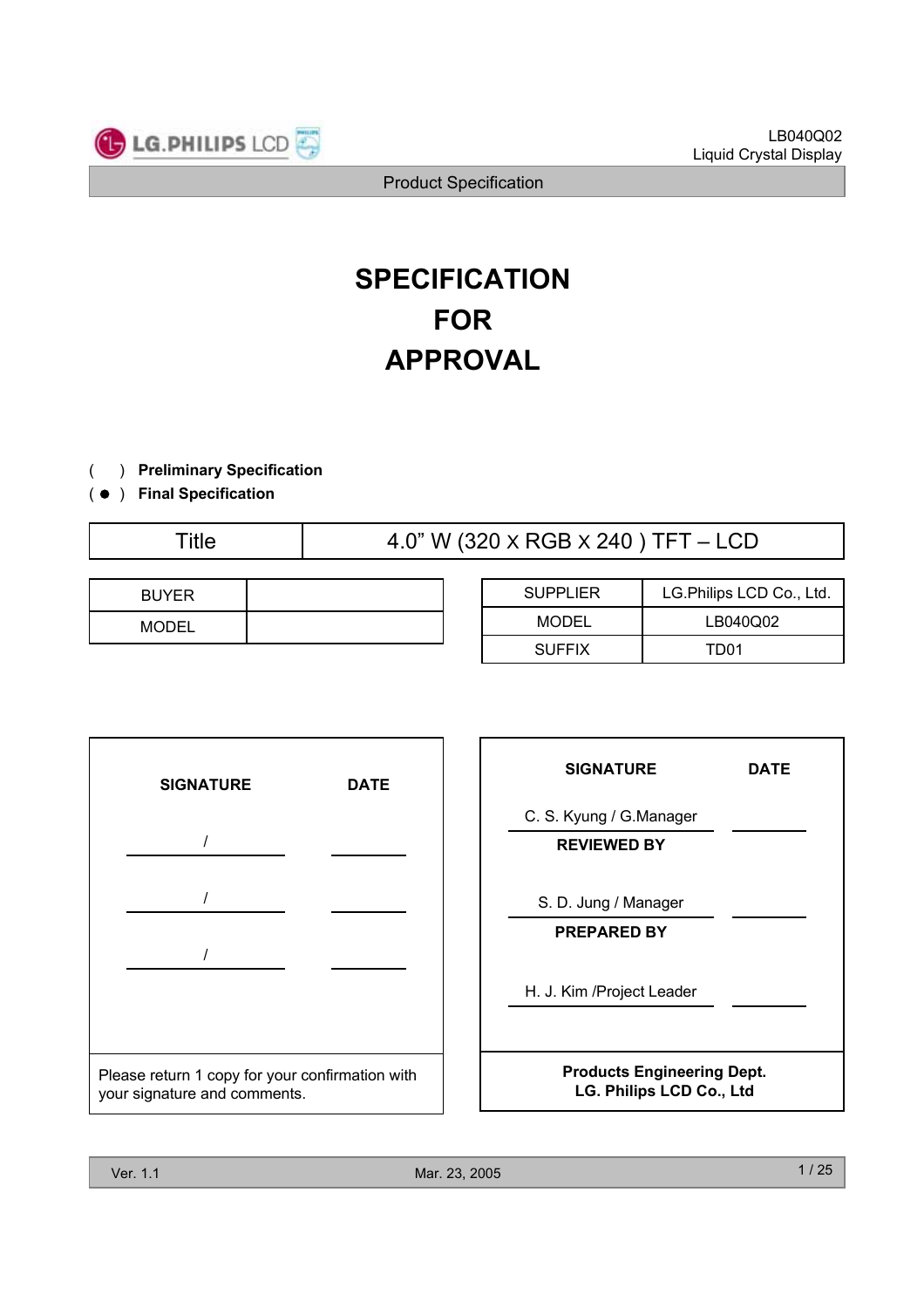

# **Contents**

| <b>No</b> | <b>ITEM</b>                    | Page           |
|-----------|--------------------------------|----------------|
|           | <b>COVER</b>                   | 1              |
|           | <b>CONTENTS</b>                | $\overline{2}$ |
|           | RECORD OF REVISIONS            | 3              |
| 1         | <b>SUMMARY</b>                 | 4              |
| 2         | <b>FEATURES</b>                | 4              |
| 3         | <b>GENERAL SPECIFICATION</b>   | 5              |
| 4         | ABSOLUTE MAXIMUM RATINGS       | 5              |
| 5         | ELECTRICAL SPECIFICATIONS      | 6              |
| $5 - 1$   | ELECTRICAL CHARACTREISTICS     | 6              |
| $5 - 2$   | <b>INTERFACE CONNECTIONS</b>   | $\overline{7}$ |
| $5 - 3$   | SIGNAL TIMING SPECIFICATIONS   | 10             |
| $5 - 4$   | SIGNAL TIMING WAVEFORMS        | 11             |
| $5 - 5$   | COLOR INPUT DATA REFERNECE     | 12             |
| $5-6$     | <b>POWER SEQUENCE</b>          | 13             |
| 6         | <b>OPTICAL SFECIFICATIONS</b>  | 14             |
| 7         | MECHANICAL CHARACTERISTICS     | 18             |
| 8         | <b>RELIABLITY</b>              | 21             |
| 9         | <b>INTERNATIONAL STANDARDS</b> | 22             |
| $9 - 1$   | <b>SAFETY</b>                  | 22             |
| $9 - 2$   | EMC                            | 22             |
| 10        | <b>PACKING</b>                 | 23             |
| $10-1$    | <b>DESIGNATION OF LOT MARK</b> | 23             |
| $10-2$    | <b>PACKING FORM</b>            | 23             |
| 11        | <b>PRECAUTIONS</b>             | 24             |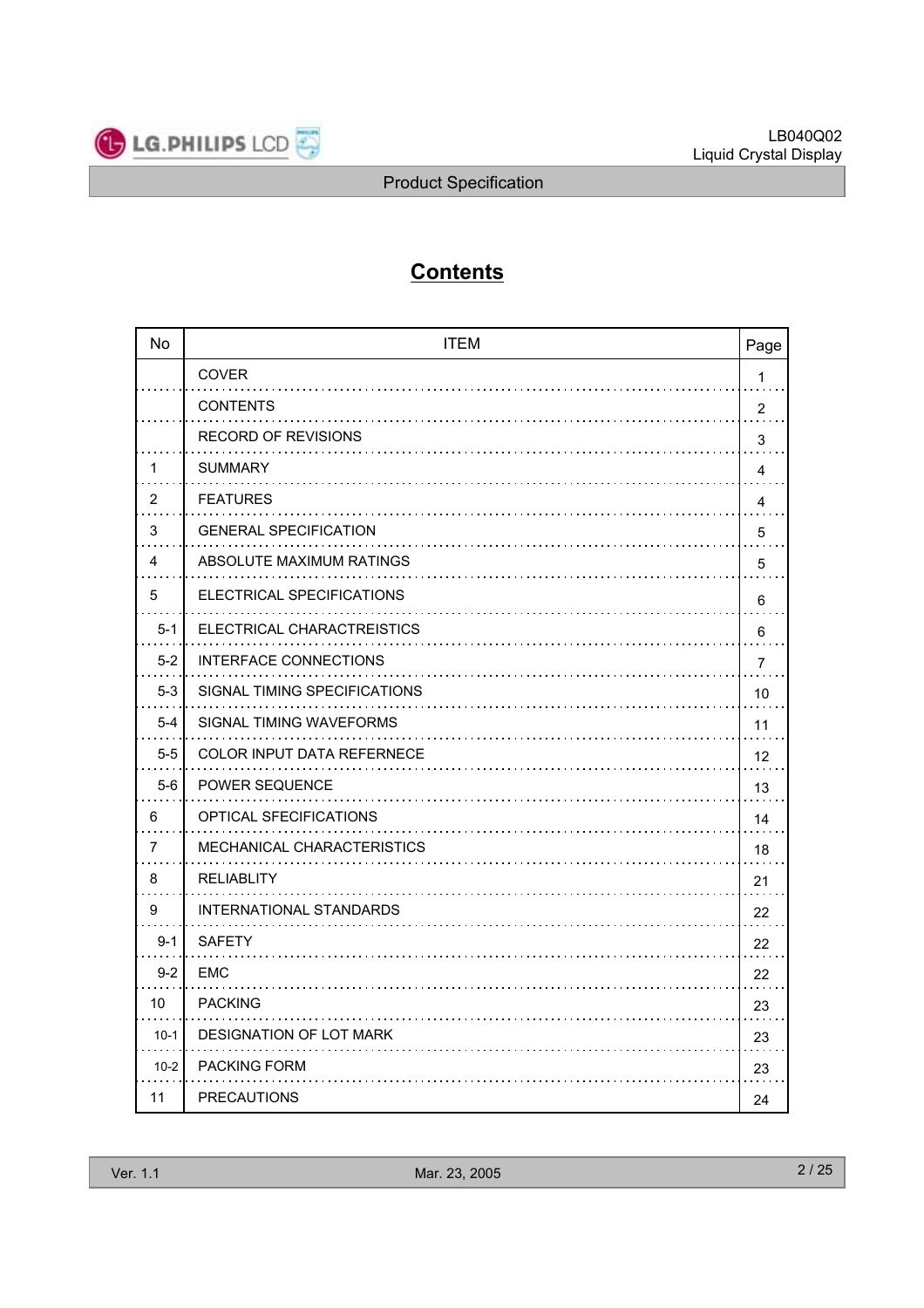

# **RECORD OF REVISIONS**

| Revision No | <b>Revision Date</b> | Page | Description                                                                | <b>Note</b> |
|-------------|----------------------|------|----------------------------------------------------------------------------|-------------|
| 0.0         | Oct. 28. 2004        |      | First Draft (Preliminary)                                                  |             |
| 0.1         | Feb.3.2005           | 5    | Power Consumption : TBD → 2.7Watt                                          |             |
|             |                      |      | Weight: TBD $\rightarrow$ 110g                                             |             |
|             |                      | 6    | Power Supply input current typ : TBD →95, Max : TBD →120                   |             |
|             |                      |      | Power Consumption Max: TBD $\rightarrow$ 0.4                               |             |
|             |                      | 14   | Add Red, Green, Blue x,y Color coordinates                                 |             |
|             |                      | 18   | Weight: TBD $\rightarrow$ 110g (Typ), 120 (Max)                            |             |
|             |                      | 23   | a) Package quantity in one box : TBD $\rightarrow$ 132 pcs                 |             |
|             |                      |      | b) Box Size: 475 x 348 x 341 (mm)                                          |             |
| 1.0         | Mar.7. 2005          | 5    | Storage Temp.(High): 90℃ → 85℃                                             |             |
|             |                      | 6    | Power Consumption                                                          |             |
|             |                      |      | $\text{Icc}$ : Typ : 95 $\rightarrow$ 100mA, Max : 120 $\rightarrow$ 125mA |             |
|             |                      |      | Lamp Operating Current                                                     |             |
|             |                      |      | $I_{BL}$ Max: 7mA $\rightarrow$ 6.5mA                                      |             |
|             |                      | 21   | Storage Temp.(High): Ta=90℃ → 85℃                                          |             |
|             |                      |      | Operation Temp.(High): Ta=85℃ → Tp=85℃                                     |             |
|             |                      |      | Thermal Shock Test: -20℃ ~60℃ → -30℃ ~85℃                                  |             |
|             |                      |      | Added Remark: Check items                                                  |             |
| 1.1         | Mar.23. 2005         | 20   | Change a drawing with Lead free label                                      |             |
|             |                      |      |                                                                            |             |
|             |                      |      |                                                                            |             |
|             |                      |      |                                                                            |             |
|             |                      |      |                                                                            |             |
|             |                      |      |                                                                            |             |
|             |                      |      |                                                                            |             |
|             |                      |      |                                                                            |             |
|             |                      |      |                                                                            |             |
|             |                      |      |                                                                            |             |
|             |                      |      |                                                                            |             |
|             |                      |      |                                                                            |             |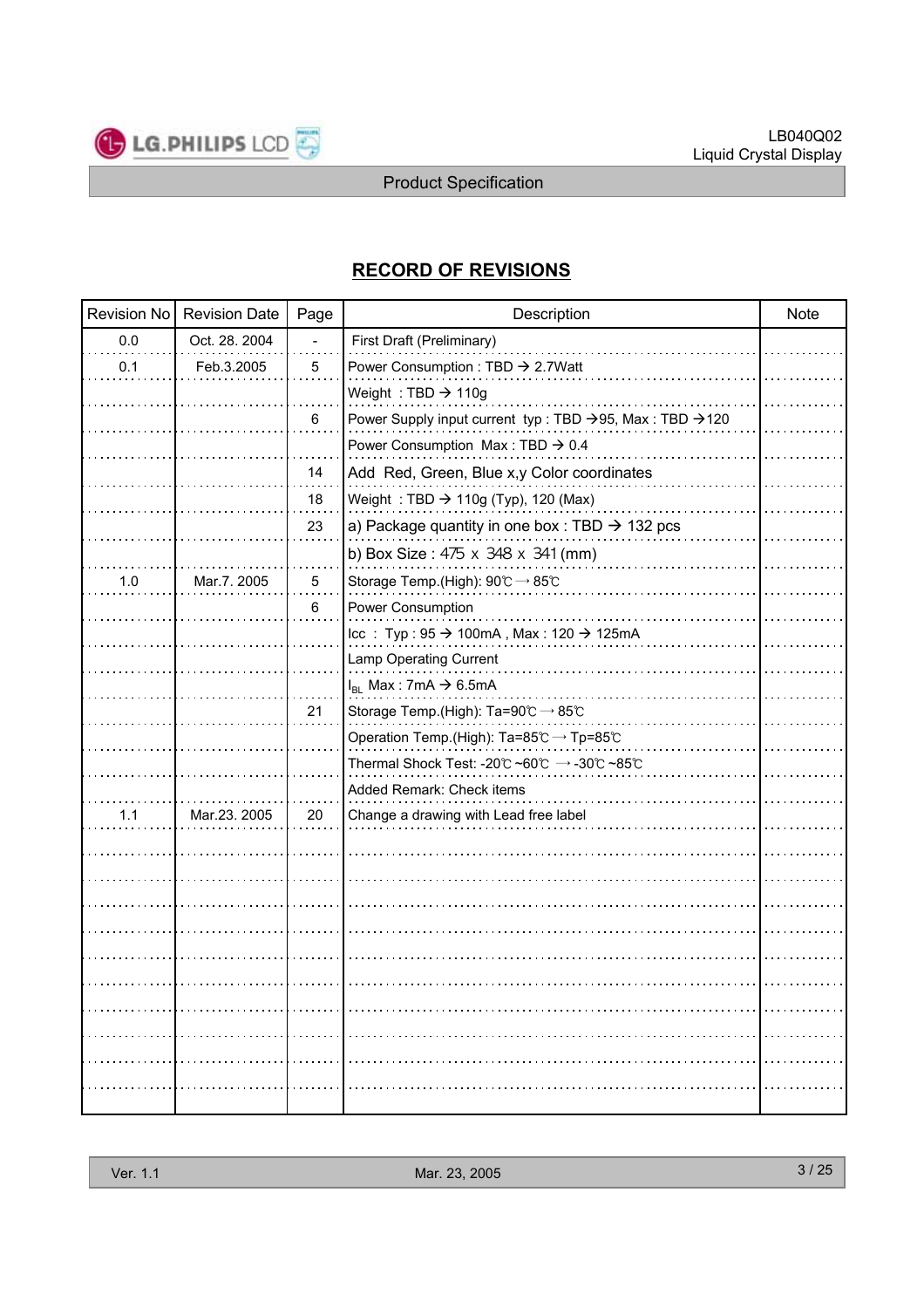

LB040Q02 Liquid Crystal Display

Product Specification

# **1. Summary**

This module utilizes amorphous silicon thin film transistors. A 4.0" active matrix liquid crystal display allows full color to be displayed.

The applications are Car Navigation System, Amusement and others.

# **2. Features**

- •The 4.0" screen produces a high resolution image that is composed of 76,800 pixel elements in a stripe arrangement.
- Wide viewing angle technology is employed.
- [The most suitable viewing direction is in the 6 o'clock direction.]
- By adopting an active matrix drive, a picture with high contrast is realized.
- A thin, light and compact module is accomplished through the use of COG mounting technology.
- By adopting a high aperture panel, high transmittance color filter and high transmission polarizing plates, transmittance ratio is realized.
- Gray scale or the brightness of the sub-pixel color is determined with a 6-bit gray scale signal.

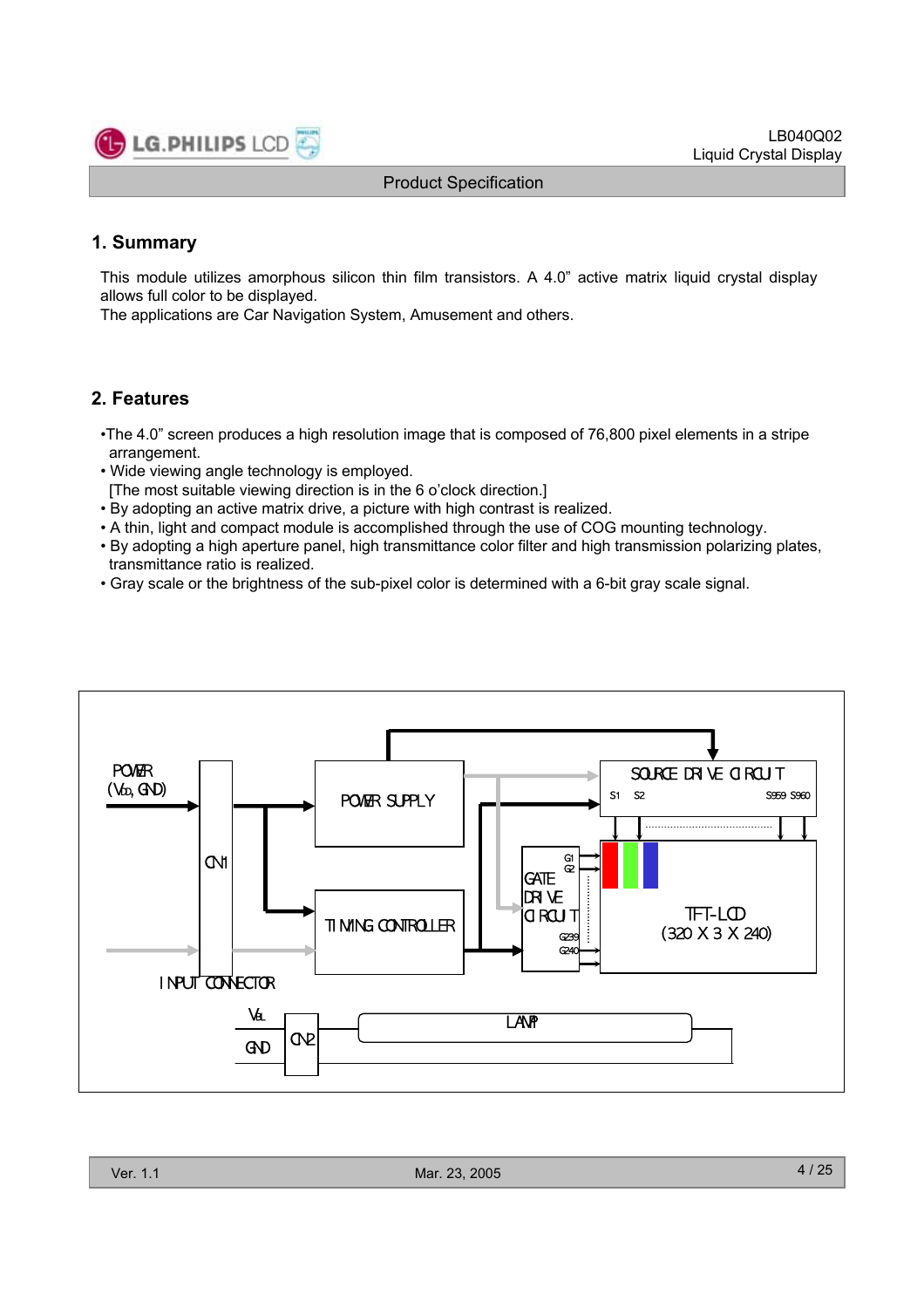

# **3. General Specification**

| <b>CHARACTERISTIC ITEM</b> | <b>SPECIFICATION</b>                           |
|----------------------------|------------------------------------------------|
| Signal Interface           | Digital Interface (CMOS TTL)                   |
| Display Mode               | Normally White, Transmitting Type              |
| Screen Size (Diagonal)     | $4.0$ " (102 mm)                               |
| <b>Outline Dimension</b>   | 98.4mm (H) X 78.0mm (V) X 10.4mm (D)           |
| Active Area                | 81.6mm (H) X 61.2mm (V)                        |
| Number Of dots             | 320(H) X 3(R,G,B) X 240(V)                     |
| Color depth                | 6 Bit, 262,144 colors                          |
| <b>Pixel Pitch</b>         | $0.085$ mm(H) $\times$ RGB $\times$ 0.255mm(V) |
| <b>Color Filter Array</b>  | <b>RGB</b> vertical stripes                    |
| Power Consumption          | 2.7 Watt(Typ)                                  |
| Weight                     | 110 $g(Typ)$                                   |
| <b>Backlight</b>           | CCFL (L Type, 1ea)                             |
| <b>Surface Treatment</b>   | Top: WV-A, AG                                  |
|                            | Bottom: WV-A, AG                               |

# **4. Absolute Maximum Ratings**

The following are maximum values which, if exceeded, may cause faulty operation or damage to the unit.

#### **Table 1. ABSOLUTE MAXIMUM RATINGS**

| Parameter             | Symbol |        | Values             | Units | <b>Notes</b>            |  |
|-----------------------|--------|--------|--------------------|-------|-------------------------|--|
|                       |        | Min    | Max                |       |                         |  |
| Power Input Voltage   | VCC    | $-0.3$ | $\text{Vcc} + 0.3$ | Vdc   | at $25 \pm 5^{\circ}$ C |  |
| Operating Temperature | Top    | $-30$  | 85                 | ം     | $4 - 1, 2, 3$           |  |
| Storage Temperature   | Tst    | -40    | 85                 |       | $4 - 1.2$               |  |

[Note 4-1] This rating applies to all parts of the module and should not be exceeded.

[Note 4-2] Maximum wet-bulb temperature is 60℃ . Condensation of dew must be avoided as electrical current leaks will occur, causing a degradation of performance specifications.

[Note 4-3] The operating temperature only guarantees operation of the circuit and doesn't guarantee all the contents of Electro-optical specification.

[Note 4-4] This Module must be grounded between LCM and System.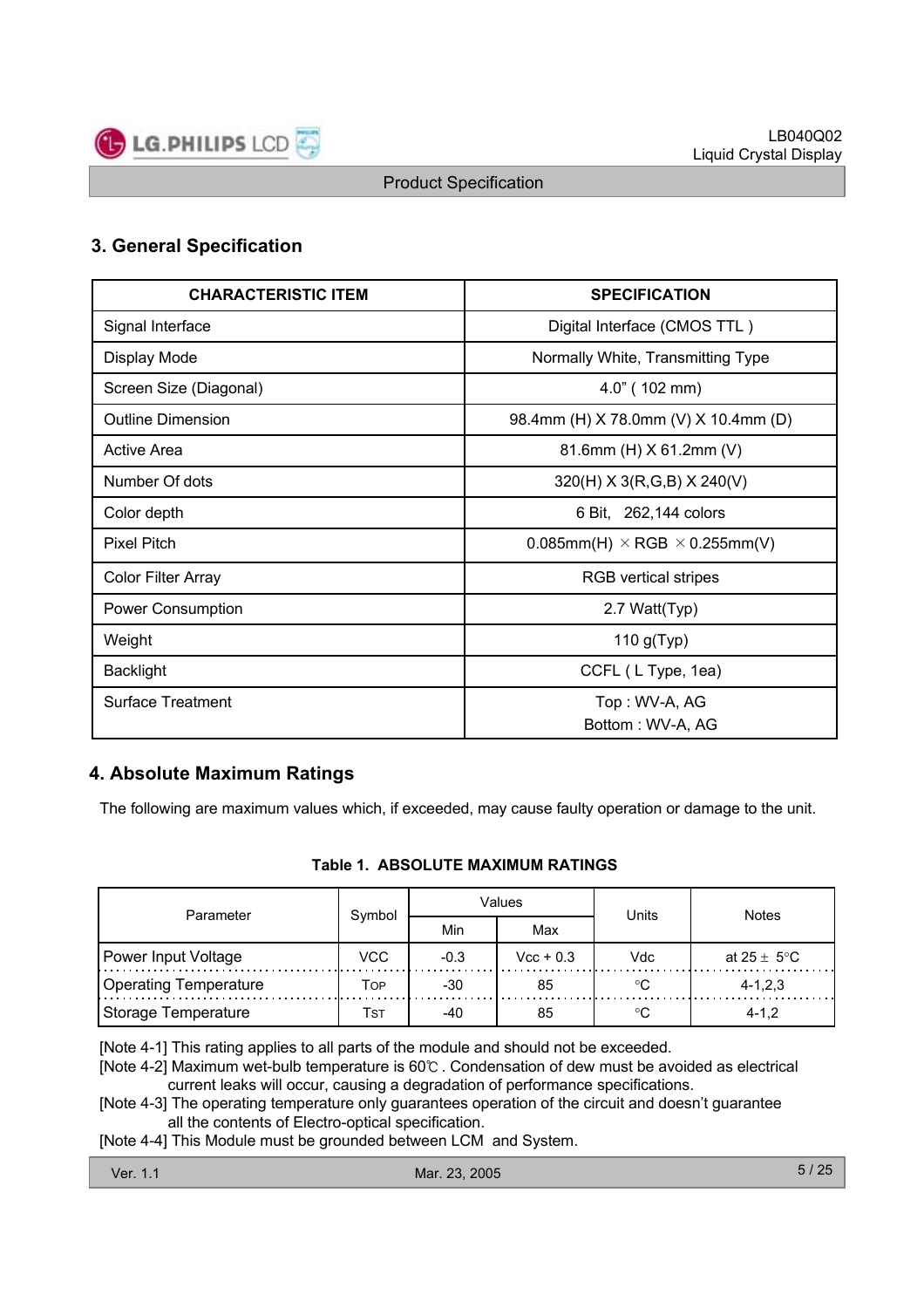

# **5. Electrical Specifications**

# **5-1. Electrical Characteristics**

The LB040Q02 requires two power inputs. One is employed to power the LCD electronics and to drive the TFT array and liquid crystal. The second input which powers the CCFL, is typically generated by an inverter. The inverter is an external unit to the LCD.

| Parameter                  | Symbol       | Values |      |      | Unit              | <b>Notes</b>              |
|----------------------------|--------------|--------|------|------|-------------------|---------------------------|
|                            |              | Min    | Typ  | Max  |                   |                           |
| MODULE:                    |              |        |      |      |                   |                           |
| Power Supply Input Voltage | <b>VCC</b>   | 3.0    | 3.3  | 3.6  | Vdc               |                           |
| Power Supply Input Current | $I_{\rm CC}$ |        | 100  | 125  | mA                | $*1$                      |
| Power Consumption          | Pc.          |        |      | 0.45 | Watt              | $*1$                      |
|                            |              |        |      |      |                   |                           |
| LAMP:                      |              |        |      |      |                   |                           |
| <b>Operating Voltage</b>   | $V_{BL}$     | 370    | 390  | 510  | $V_{RMS}$         | $±10$ [%]                 |
| <b>Operating Current</b>   | $I_{BL}$     | 3.0    | 6.0  | 6.5  | mA <sub>RMS</sub> |                           |
| <b>Operating Frequency</b> | $f_{BL}$     | 35     | 60   | 80   | kHz               | $*2$                      |
|                            | Vs           |        |      | 980  | $V_{RMS}$         | $T_a = 25^\circ \text{C}$ |
| Kick-Off Voltage (*4)      |              |        |      | 1260 | $V_{RMS}$         | $T_s = -0$ °C             |
| <b>Power Consumption</b>   | $P_{BL}$     |        | 2.34 | 2.57 | Watt              | at<br>$I_{BL}$ =TYP       |
| Life Time                  |              | 20,000 |      |      | <b>Hrs</b>        | *6                        |

#### **Table 2. ELECTRICAL CHARACTERISTICS**

#### Note)

**The design of the inverter must have specifications for the lamp in LCD Assembly.** The performance of the Lamp in LCM, for example life time or brightness, is extremely influenced by the characteristics of the DC-AC inverter. So all the parameters of an inverter should be carefully designed so as not to produce too much leakage current from high-voltage output of the inverter. When you design or order the inverter, please make sure unwanted lighting caused by the mismatch of the lamp and the inverter(no lighting, flicker, etc) never occurs. When you confirm it, the LCD Assembly should be operated in the same condition as installed in your instrument.

- \* 1. VCC=3.3V, 25 $\degree$ C, f<sub>V</sub> (frame frequency) = 60Hz condition, whereas mosaic pattern(Typ),full black pattern(Max) is displayed. [LDO output voltage(3.3V) is applied.]
- \* 2. This frequency range means the range to keep within ±10% change of electrical and optical characteristics.
- \* 3. This frequency range means not affecting to lamp life and reliability characteristics. (The lamp frequency should be selected as different as possible from display horizontal synchronous signal (Including harmonic frequency of this scanning frequency) to avoid "Beat" interference which may be observed on the screen as horizontal stripes like moving wave.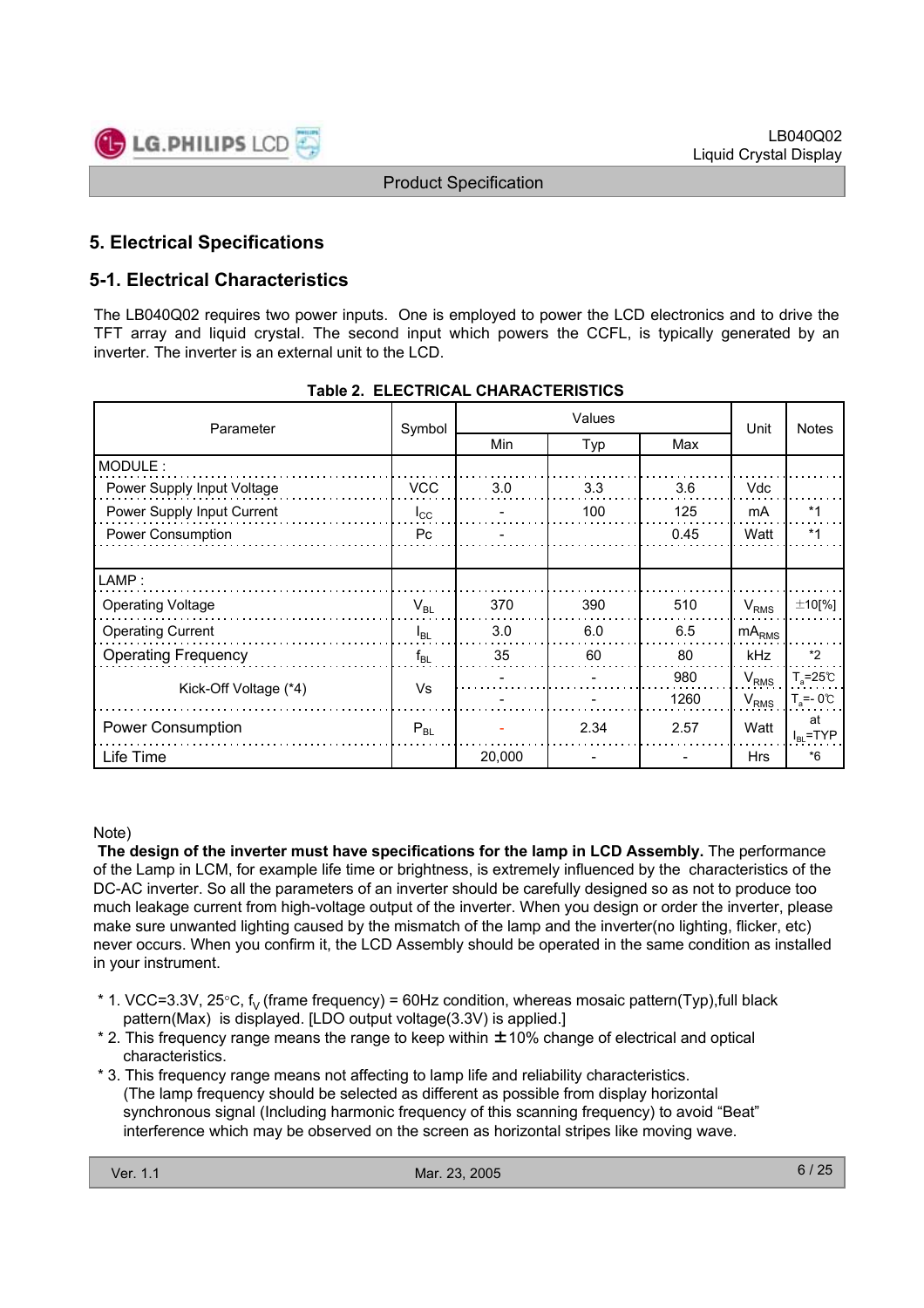

.

#### Product Specification

This phenomenon is caused by interference between lamp (CCFL) lighting frequency and LCD horizontal synchronous signal.)

- . \* 4. The "MAX" of "Kick-Off Voltage" means the minimum voltage for inverter to turn on the CCFL normally in the LCD module. However this isn't the values that we can assure stability of starting lamp on condition that the module is installed in your set. It should be careful that "Kick-Off Voltage" is changed by an increase of stray capacitance in your set, inverter method, value of ballast capacitor in your inverter and so on. Especially, the value of "Kick-Off Voltage" is higher in low temperature condition than in normal temperature condition, because impedance of CCFL is increased. The voltage above  $V_S$  should be applied to the lamps for more than 1 second for start-up. Otherwise, the lamps may not be turned on. The used lamp current is the lamp typical current.
- \* 5. The time needed to achieve not less than 95%brightness of the center part of lamp. The brightness of the lamp after being lighted for 5 minutes is defined as 100%.
- \* 6. "Life time" is defined as the time that the lamp brightness decreases to 50% from original brightness at  $I_{BL}$ =TYP; continuous lighting,  $T_a$ =25℃ .

Requirements for a system inverter design, which is intended to have a better display performance, a better power efficiency and a more reliable lamp, are as follows. It shall help increase the lamp lifetime and reduce leakage current. Inverter should be designed to be subject to the conditions below

- A. The asymmetry rate of the inverter waveform should be less than 10%.
- B. The distortion rate of the waveform should be within  $\sqrt{2} \pm 10\%$ .

\* Inverter output waveform had better be more similar to ideal sine wave.





- C. There should not be any spikes in the waveform.
- D. Lamp current should not exceed the "MAX" value under the "Operating Temperature" (it is prohibited to exceed the "MAX." value even if it is operated in the guaranteed temperature). When lamp current exceed the maximum value for a long time, it may cause a smoking and Ignition.

Therefore, it is recommended that the inverter have the current limited circuit that is used as a protection circuit and/or the lamp current-controlled inverter.

 Do not attaches a conducting tape to lamp connecting wire. If the lamp wire attach to a conducting tape, TFT-LCD Module has a low luminance and the inverter has abnormal action. Because leakage current is occurred between lamp wire and conducting tape.

# **5-2. Interface Connections**

This LCD employs Two interface connections, a 40 pin connector is used for the module electronics interface and the other connectors is used for the integral backlight system. The electronics interface connector is a model F100-S40B-C25 manufactured by UJU

|  | Ver. 1.1 |  |  |
|--|----------|--|--|
|--|----------|--|--|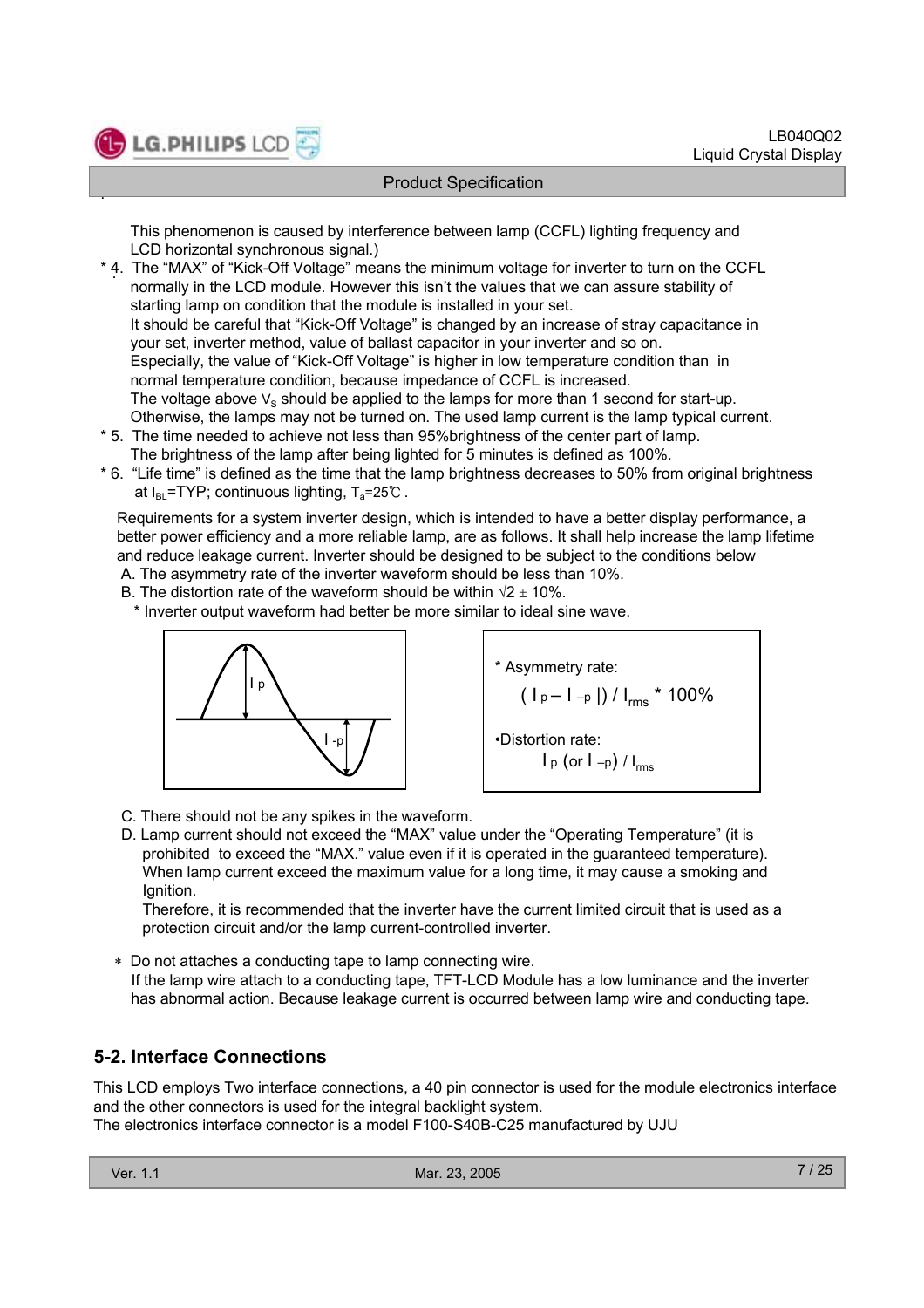

#### **Table 3. MODULE CONNECTOR PIN CONFIGURATION (CN1)**

| PIN            | Name                        | Description                | Comment    |
|----------------|-----------------------------|----------------------------|------------|
| $\mathbf{1}$   | <b>GND</b>                  | Ground                     |            |
| $\sqrt{2}$     | CLK                         | Main Clock                 |            |
| $\mathfrak{B}$ | <b>GND</b>                  | Ground                     |            |
| $\bf 4$        | <b>GND</b>                  | Ground                     |            |
| $\overline{5}$ | R <sub>0</sub>              | Red data (LSB)             |            |
| 6              | R1                          | Red data                   |            |
| 7              | R2                          | Red data                   |            |
| $\,8\,$        | R3                          | Red data                   |            |
| 9              | R4                          | Red data                   |            |
| 10             | R5                          | Red data (MSB)             |            |
| 11             | <b>GND</b>                  | Ground                     |            |
| 12             | <b>GND</b>                  | Ground                     |            |
| 13             | ${\rm G0}$                  | Green data (LSB)           |            |
| 14             | G1                          | Green data                 |            |
| 15             | G2                          | Green data                 |            |
| 16             | G <sub>3</sub>              | Green data                 |            |
| $17\,$         | G4                          | Green data                 |            |
| 18             | G5                          | Green data (MSB)           |            |
| 19             | <b>GND</b>                  | <b>GND</b>                 |            |
| 20             | <b>GND</b>                  | <b>GND</b>                 |            |
| 21             | B <sub>0</sub>              | Blue data (LSB)            |            |
| 22             | B1                          | Blue data                  |            |
| 23             | B2                          | Blue data                  |            |
| 24             | B <sub>3</sub>              | Blue data                  |            |
| 25             | B4                          | Blue data                  |            |
| 26             | B <sub>5</sub>              | Blue data (MSB)            |            |
| 27             | <b>GND</b>                  | <b>GND</b>                 |            |
| 28             | $\mathop{\rm GND}\nolimits$ | <b>GND</b>                 |            |
| 29             | <b>HSYNC</b>                | Horizontal SYNC signal     | [Note 3-1] |
| 30             | DE                          | Data Enable                |            |
| 31             | <b>VSYNC</b>                | Vertical Sync signal       | [Note 3-1] |
| 32             | <b>GND</b>                  | <b>GND</b>                 |            |
| 33             | <b>GND</b>                  | <b>GND</b>                 |            |
| 34             | $\rm NC$                    | Not connect                |            |
| 35             | <b>HVR</b>                  | Horzontal, Vertical Revers | [Note 3-2] |
| 36             | <b>GND</b>                  | <b>GND</b>                 |            |
| 37             | <b>VCC</b>                  | Main Power (3.3V)          |            |
| 38             | <b>VCC</b>                  | Main Power (3.3V)          |            |
| 39             | <b>VCC</b>                  | Main Power (3.3V)          |            |
| $40\,$         | ${\rm TC}$                  | <b>Temp Sensor</b>         |            |
|                |                             |                            |            |
|                |                             |                            |            |

[Note 3-1] Hsync : Positive Vsync : Positive

[Note 3-2] "Low" : Regular video "High" : Horizontally and Vertically inverted video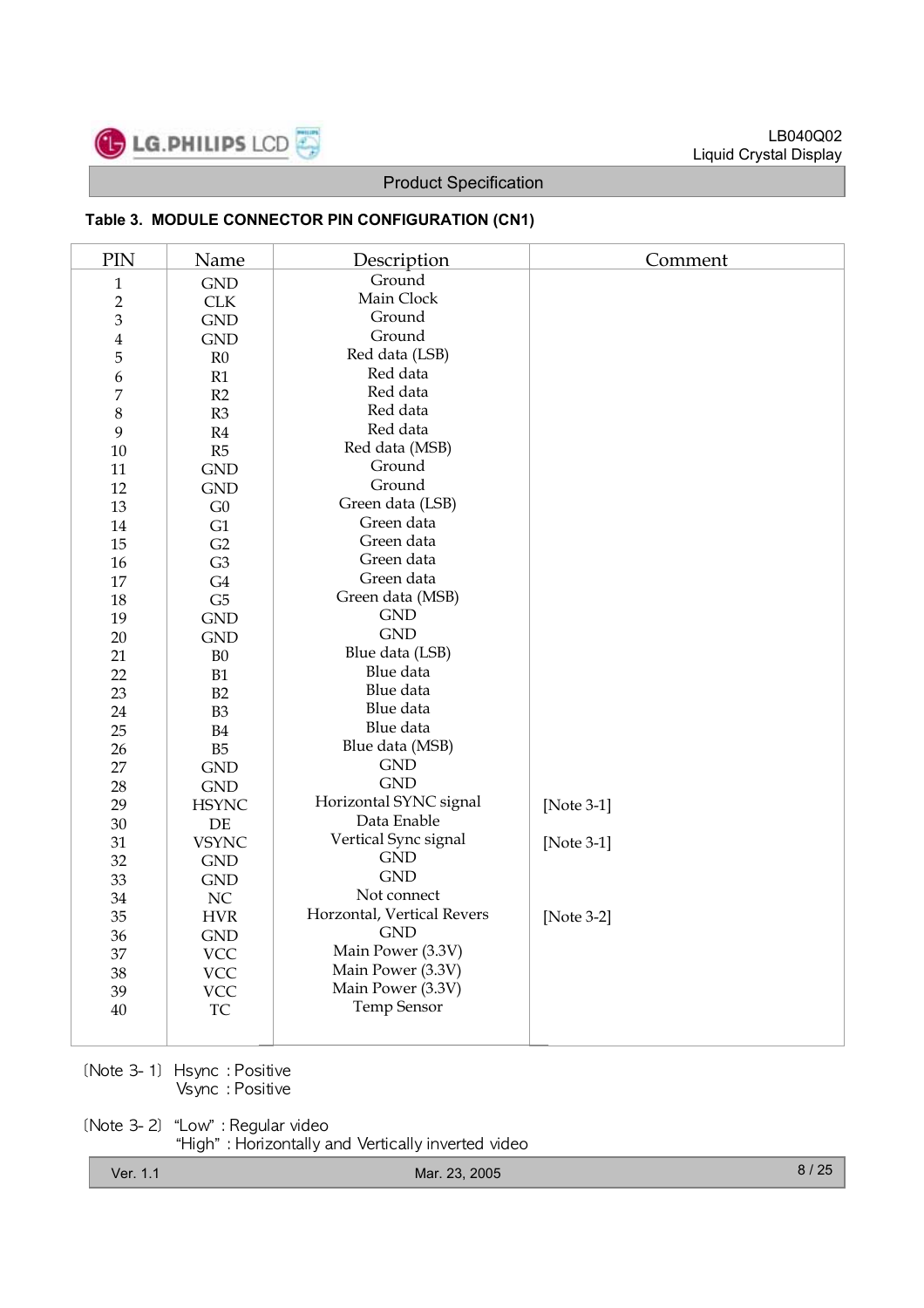

#### **Table 4. BACKLIGHT CONNECTOR PIN CONFIGURATION**

| Pin No. | <b>SYMBOL</b> | <b>FUNCTION</b>                           | <b>REMARK</b> |
|---------|---------------|-------------------------------------------|---------------|
|         | HV            | Power Supply For Lamp [High Voltage Side] |               |
|         | ٢V            | Power Supply For Lamp [Low Voltage Side]  |               |

The backlight interface connector is a model **BHSR-02VS-1** manufactured by JST or a compatible model manufactured by AMP. The matching connector part number is **SM02B-BHSS-1-TB** manufactured by JST or equivalent.

1. The wire color of high voltage side is pink.

2. The wire color of low voltage side is white. Connect the low voltage side of the DC/AC inverter used to drive the fluorescent tube to GND of the inverter circuit.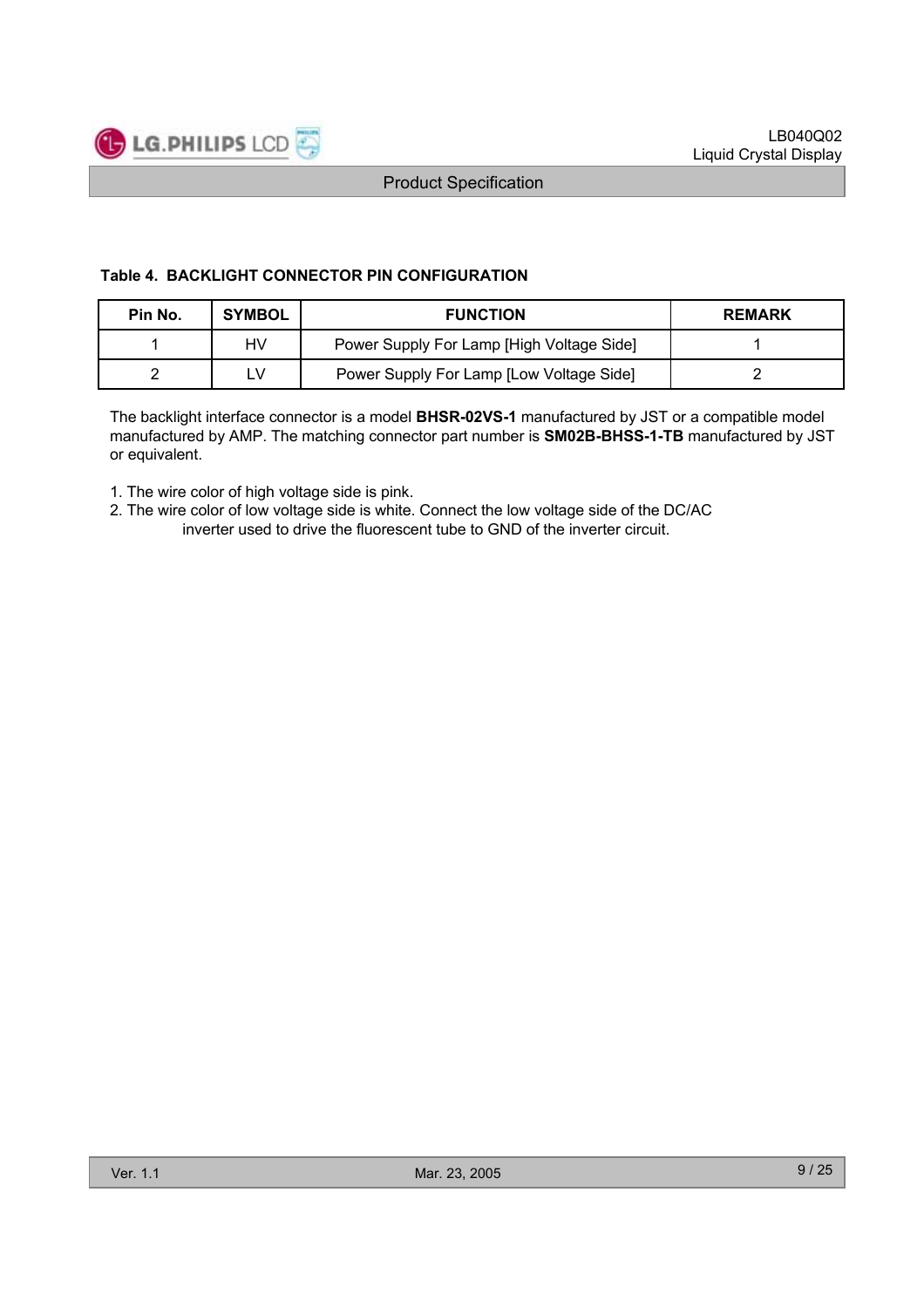

# **5-3. Signal Timing Specifications**

|             | <b>ITEM</b>                         | Symbol                      | MIN.                     | TYP.           | MAX.                     | <b>UNIT</b>                    | <b>NOTE</b> |
|-------------|-------------------------------------|-----------------------------|--------------------------|----------------|--------------------------|--------------------------------|-------------|
| <b>DCLK</b> | Frequency                           | $f_{CLK}$                   | 5                        | 6.3            | 6.8                      | <b>MHz</b>                     |             |
|             | Period                              | $t_{HP}$                    | 380                      | 400            | 440                      |                                |             |
|             | Sync_width                          | $t_{WH}$                    | 20                       | 30             | 40                       | $\mathfrak{t}_{\text{CLK}}$    |             |
| Hsync       | <b>Back Porch</b>                   | $t_{HBP}$                   | 20                       | 25             | 40                       |                                |             |
|             | Front Porch                         | $\mathfrak{t}_{\text{HFP}}$ | 20                       | 25             | 40                       | $\mathfrak{t}_{\text{CLK}}$    |             |
|             | <b>Active Data</b>                  | $t_{\text{HDE}}$            | -                        | 320            | $\overline{\phantom{a}}$ | $t_{\scriptstyle{\text{CLK}}}$ |             |
| Vsync       | Period                              | $t_{VP}$                    | 249                      | 263            | 330                      | Line                           | For Hsync   |
|             | Sync width                          | $t_{\rm WV}$                | $\overline{2}$           | 7              | 30                       |                                |             |
|             | <b>Back Porch</b>                   | $t_{VBP}$                   | 5                        | 10             | 30                       | Line                           |             |
|             | Front Porch                         | $t_{\rm VFP}$               | $\overline{2}$           | $6\phantom{a}$ | 30                       |                                |             |
|             | <b>Active Data</b>                  | $t_{VDE}$                   | $\overline{\phantom{a}}$ | 240            | $\overline{\phantom{a}}$ | Line                           |             |
| DE          | Horizontal<br><b>Display Period</b> | $t_{\text{HDE}}$            | 320                      | 320            | 320                      | $\mathfrak{t}_{\text{CLK}}$    |             |
|             | Vertical<br>Display Period          | $t_{VDE}$                   | 240                      | 240            | 240                      | Line                           |             |

#### **Table 4. TIMING TABLE**

Logi c Hi gh : 0. 7 X VCC Logic Low : 0.3 X VCC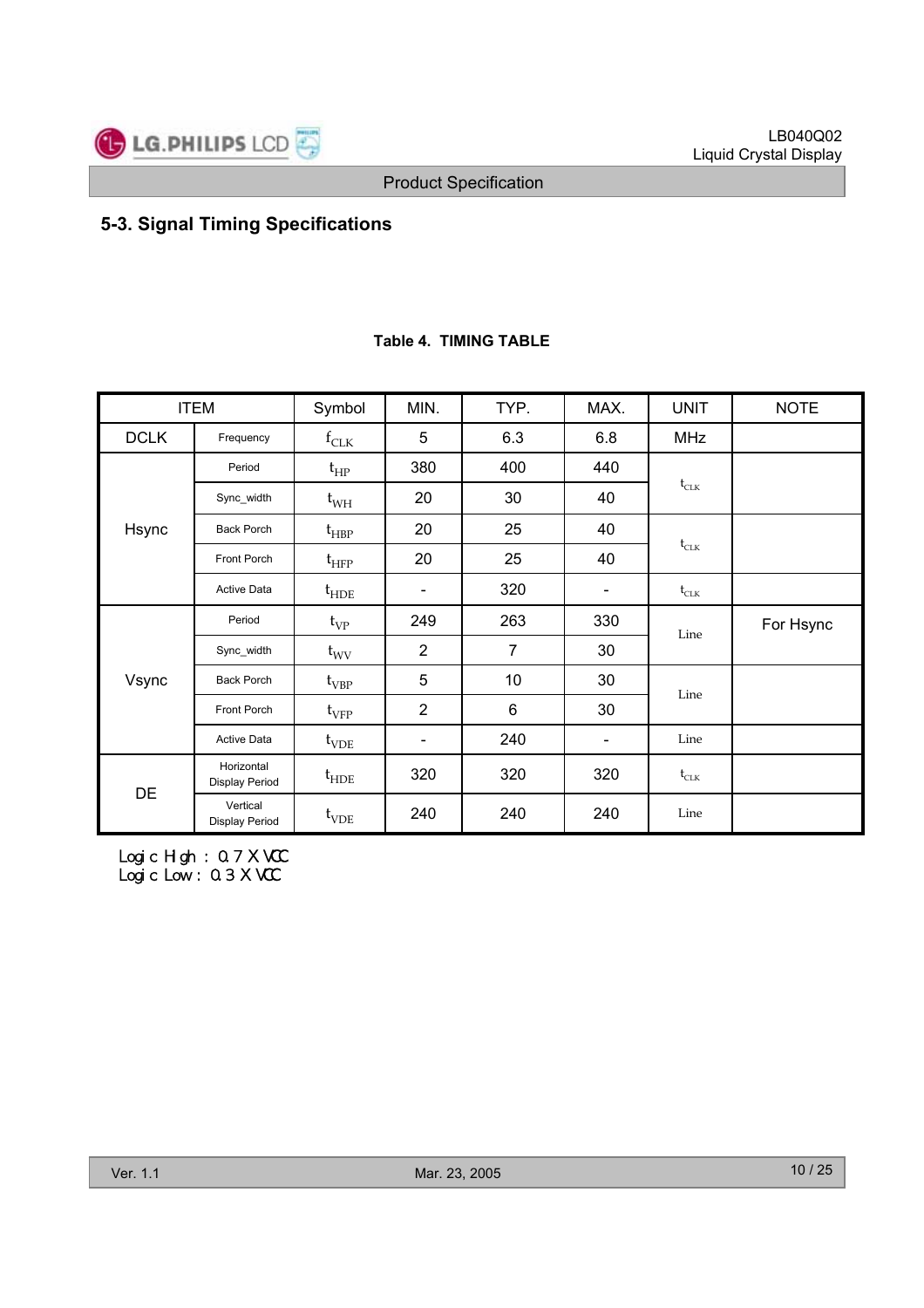

# **5-4. Signal Timing Waveforms [V<sub>dd</sub> = 3.3V]**

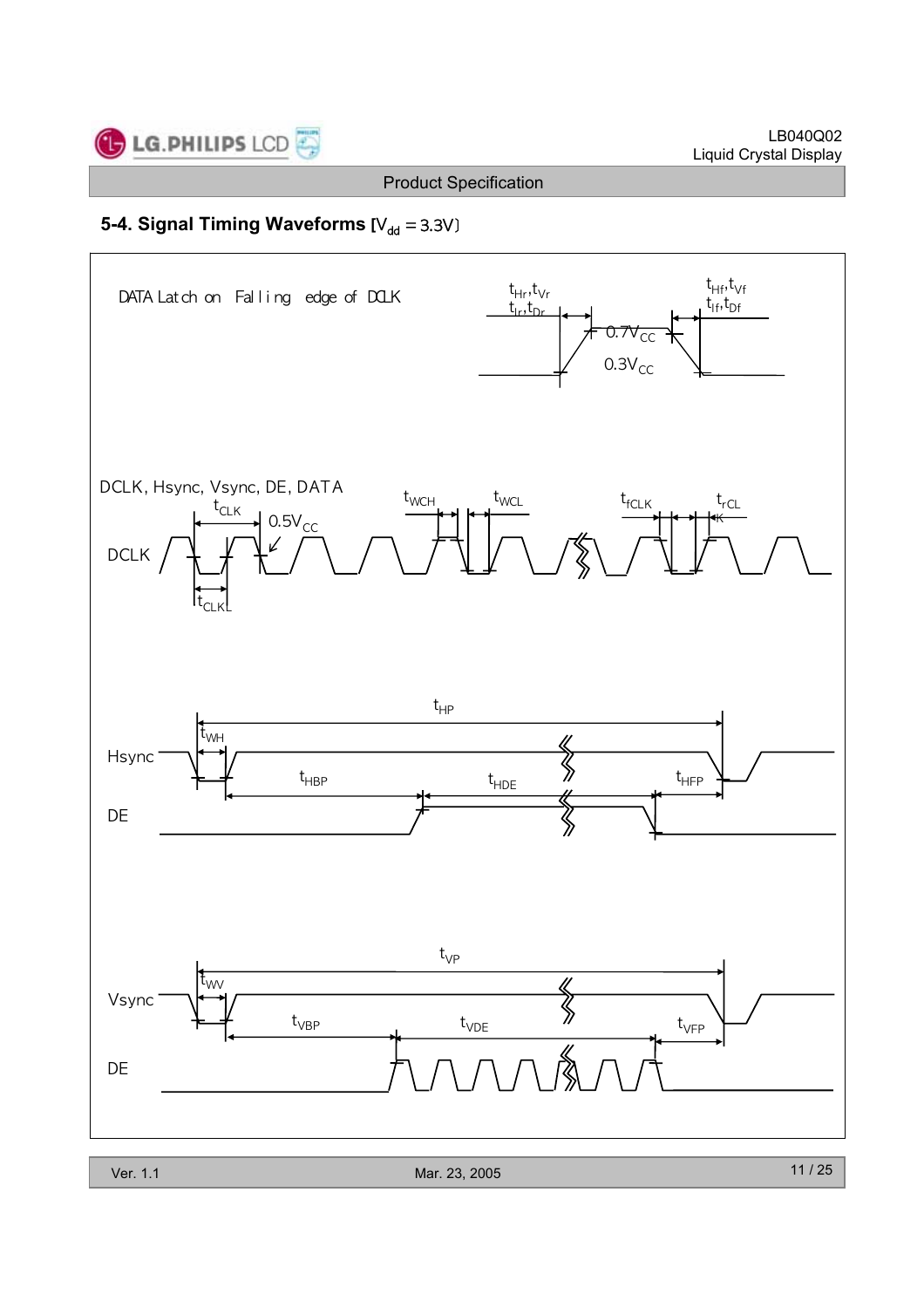

# **5-5. Color Input Data Reference**

The brightness of each primary color (red,green and blue) is based on the 6-bit gray scale data input for the color ; the higher the binary input, the brighter the color. The table below provides a reference for color versus data input.

|              | Input Color Data  |                |                |                |                |              |                |              |     |                |                |              |                |                |              |           |              |              |              |
|--------------|-------------------|----------------|----------------|----------------|----------------|--------------|----------------|--------------|-----|----------------|----------------|--------------|----------------|----------------|--------------|-----------|--------------|--------------|--------------|
| Color        |                   | <b>RED</b>     |                |                |                | <b>GREEN</b> |                |              |     | <b>BLUE</b>    |                |              |                |                |              |           |              |              |              |
|              |                   | <b>MSB</b>     |                |                |                |              |                | LSB   MSB    |     |                |                |              | <b>LSB</b>     | <b>MSB</b>     |              |           |              |              | <b>LSB</b>   |
|              |                   | R <sub>5</sub> | R <sub>4</sub> | R <sub>3</sub> | R <sub>2</sub> | <b>R1</b>    | R <sub>0</sub> | G 5          | G 4 | G <sub>3</sub> | G <sub>2</sub> | G 1          | G <sub>0</sub> | <b>B</b> 5     | <b>B4</b>    | <b>B3</b> | <b>B2</b>    | <b>B</b> 1   | <b>B0</b>    |
|              | <b>Black</b>      | 0              | $\mathbf 0$    | 0              | 0              | 0            | 0              | $\mathbf 0$  | 0   | 0              | 0              | $\mathsf 0$  | $\mathbf{0}$   | $\Omega$       | 0            | 0         | 0            | $\pmb{0}$    | $\Omega$     |
|              | Red               | 1              | 1              | $\mathbf{1}$   | 1              | 1            | 1              | 0            | 0   | 0              | 0              | $\mathbf 0$  | 0              | $\mathbf 0$    | 0            | 0         | 0            | 0            | 0            |
|              | Green             | 0              | 0              | 0              | 0              | 0            | 0              | 1            | 1   | 1              | 1              | 1            | 1              | $\Omega$       | 0            | 0         | 0            | 0            | 0            |
| Basic        | <b>Blue</b>       | 0              | 0              | 0              | 0              | 0            | 0              | 0            | 0   | 0              | 0              | 0            | 0              | 1              | 1            | 1         | 1            | $\mathbf{1}$ | 1            |
| Color        | Cyan              | 0              | $\mathbf 0$    | 0              | $\mathbf{0}$   | $\mathbf{0}$ | 0              | $\mathbf 1$  | 1   | 1              | $\mathbf{1}$   | 1            | 1              | 1              | $\mathbf{1}$ | 1         | 1            | $\mathbf{1}$ | 1            |
|              | Magenta           | 1              | 1              | 1              | 1              | 1            | 1              | 0            | 0   | 0              | 0              | 0            | 0              | -1             | 1            | 1         |              | 1            |              |
|              | Yellow            | 1              | 1              | 1              | 1              | 1            | 1 <sup>1</sup> | $\mathbf{1}$ | 1   | 1              | $\mathbf{1}$   | 1            | 1              | 0              | 0            | 0         | 0            | $\mathbf 0$  | 0            |
|              | White             | 1              | $\mathbf{1}$   | 1              | 1              | $\mathbf{1}$ | $\mathbf{1}$   | $\mathbf{1}$ | 1   | 1              | $\mathbf{1}$   | $\mathbf{1}$ | 1              | $\mathbf{1}$   | $\mathbf{1}$ | 1         | $\mathbf{1}$ | $\mathbf{1}$ | 1            |
|              | RED (00)          | 0              | 0              | 0              | 0              | $\pmb{0}$    | 0              | $\mathbf 0$  | 0   | $\pmb{0}$      | 0              | 0            | 0              | l o            | 0            | 0         | 0            | $\pmb{0}$    | 0            |
|              | RED (01)          | 0              | $\mathbf 0$    | 0              | $\mathbf{0}$   | $\Omega$     | 1              | $\mathbf{0}$ | 0   | 0              | 0              | 0            | $\Omega$       | ۱o             | 0            | 0         | 0            | 0            | $\mathbf 0$  |
| <b>RED</b>   |                   |                |                |                |                |              |                |              |     |                |                |              |                |                |              |           |              |              |              |
|              | <b>RED (62)</b>   | 1              | 1              | 1              | 1              | 1            | 0              | 0            | 0   | 0              | 0              | 0            | 0              | 0              | 0            | 0         | 0            | 0            | 0            |
|              | <b>RED (63)</b>   | 1              | $\mathbf{1}$   | 1              | 1              | $\mathbf{1}$ | $\mathbf{1}$   | 0            | 0   | 0              | 0              | $\Omega$     | $\Omega$       | I٥             | 0            | $\Omega$  | 0            | $\mathbf 0$  | 0            |
|              | <b>GREEN (00)</b> | 0              | 0              | 0              | 0              | $\pmb{0}$    | 0              | $\mathbf 0$  | 0   | $\pmb{0}$      | 0              | 0            | 0              | $\overline{0}$ | 0            | 0         | 0            | $\pmb{0}$    | 0            |
|              | <b>GREEN (01)</b> | 0              | 0              | 0              | 0              | 0            | 0              | 0            | 0   | 0              | 0              | 0            | 1              | $\mathbf 0$    | 0            | 0         | 0            | $\pmb{0}$    | 0            |
| <b>GREEN</b> |                   |                |                |                |                |              |                |              |     |                |                |              |                |                |              |           |              |              |              |
|              | <b>GREEN (62)</b> | 0              | 0              | 0              | 0              | 0            | 0              | 1            | 1   | 1              | 1              | 1            | 0              | l 0            | $\pmb{0}$    | 0         | 0            | $\pmb{0}$    | 0            |
|              | <b>GREEN (63)</b> | 0              | 0              | 0              | 0              | $\mathbf 0$  | 0              | $\mathbf{1}$ | 1   | 1              | $\mathbf{1}$   | 1            | 1              | $\mathbf 0$    | 0            | $\Omega$  | 0            | $\mathbf 0$  | 0            |
|              | <b>BLUE (00)</b>  | 0              | $\pmb{0}$      | 0              | 0              | $\mathsf 0$  | 0              | $\pmb{0}$    | 0   | $\mathbf 0$    | $\mathsf 0$    | 0            | 0              | $\pmb{0}$      | 0            | $\Omega$  | 0            | $\pmb{0}$    | $\mathbf 0$  |
|              | <b>BLUE (01)</b>  | 0              | $\pmb{0}$      | 0              | 0              | 0            | 0              | 0            | 0   | 0              | 0              | 0            | 0              | $\mathbf 0$    | 0            | 0         | 0            | $\pmb{0}$    | $\mathbf{1}$ |
| <b>BLUE</b>  |                   |                |                |                |                |              |                |              |     |                |                |              |                |                |              |           |              |              |              |
|              | <b>BLUE (62)</b>  | 0              | 0              | 0              | 0              | 0            | 0              | $\mathbf 0$  | 0   | 0              | 0              | 0            | 0              | $\mathbf 1$    | 1            | 1         | 1            | $\mathbf{1}$ | 0            |
|              | <b>BLUE (63)</b>  | 0              | 0              | 0              | 0              | 0            | 0              | 0            | 0   | 0              | 0              | 0            | 0              | ∣ 1            | 1            | 1         | 1            | 1            | 1            |
|              |                   |                |                |                |                |              |                |              |     |                |                |              |                |                |              |           |              |              |              |

**Table 5. COLOR DATA REFERENCE**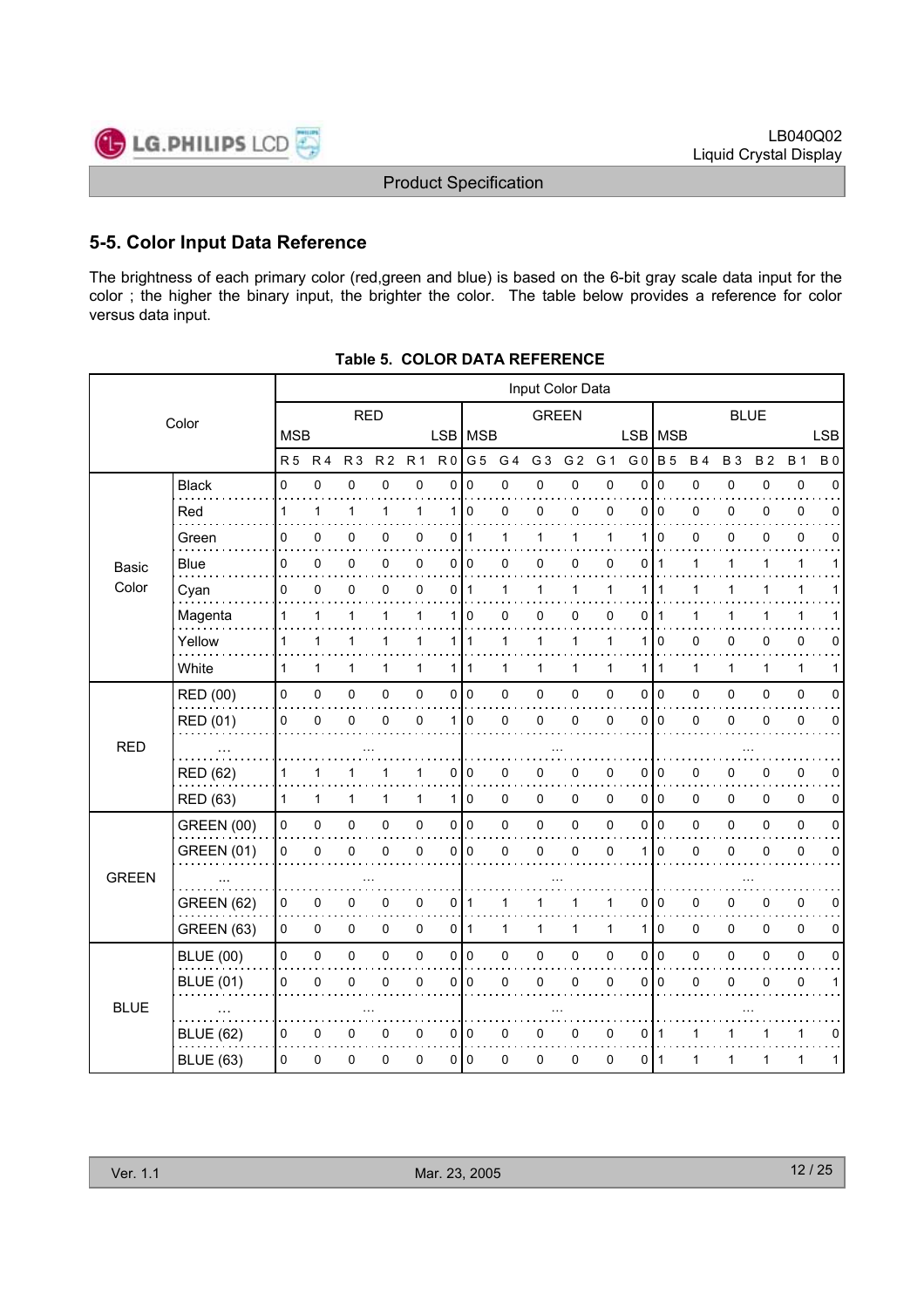

LB040Q02 Liquid Crystal Display



**Table 6. POWER SEQUENCE TABLE**

| Parameter      |                | Value | Units |      |
|----------------|----------------|-------|-------|------|
|                | Min.           | Typ.  | Max.  |      |
| $\mathsf{T}_1$ |                |       | 10    | (ms) |
| T <sub>2</sub> | $\mathbf 0$    |       | 50    | (ms) |
| $T_3$          | 200            |       |       | (ms) |
| T <sub>4</sub> | 200            |       |       | (ms) |
| $T_5$          | $\Omega$       |       | 50    | (ms) |
| $T_6$          | $\mathbf 0$    |       | $10$  | (ms) |
| T <sub>7</sub> | $\overline{2}$ |       |       | (s)  |

#### Note)

1. Please avoid floating state of interface signal at invalid period.

2. When the interface signal is invalid, be sure to pull down the power supply for LCD VCC to 0V.

# **5.7 Vcc Power Dip Condition**

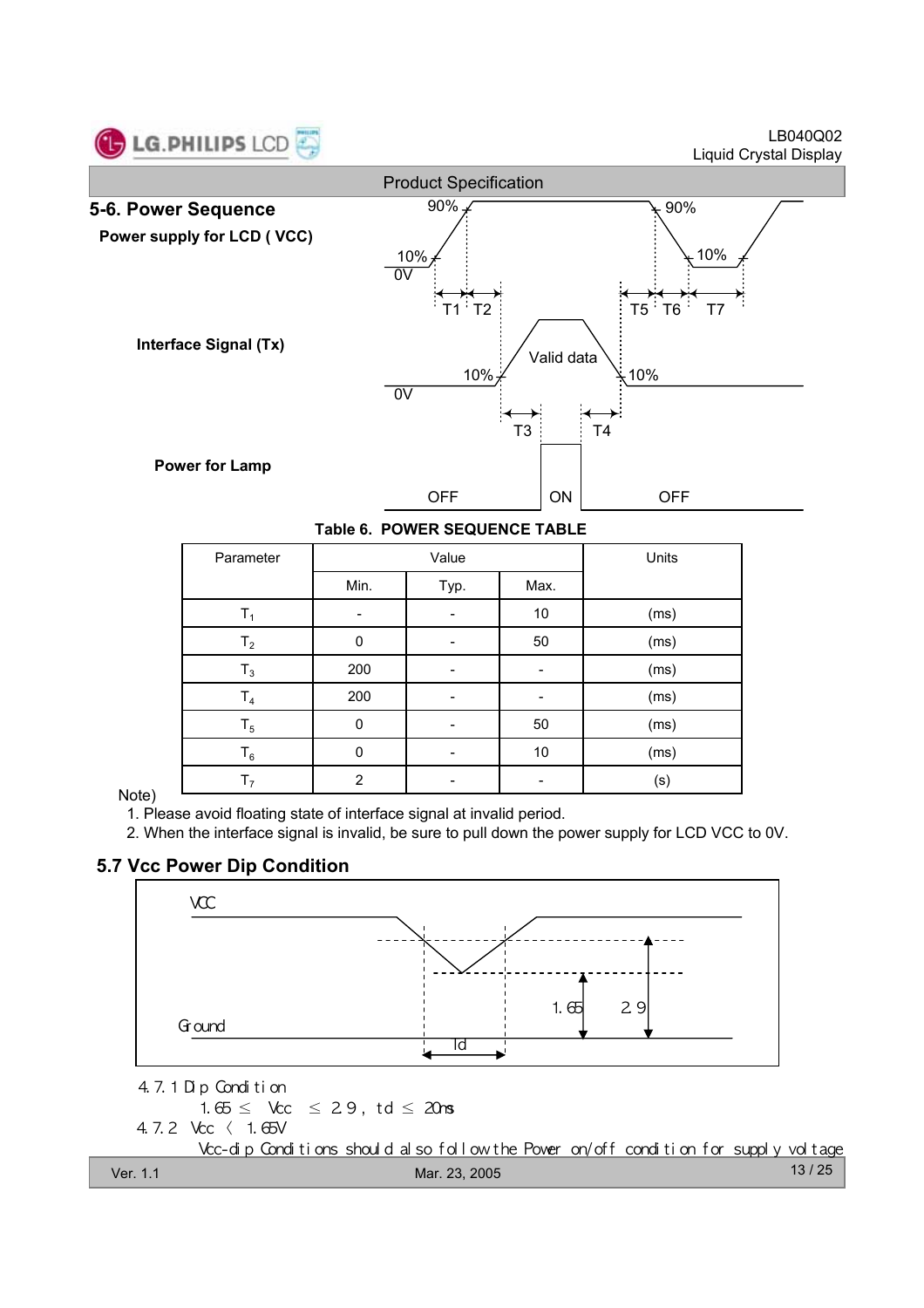

# **6. Optical Specification**

Optical characteristics are determined after the unit has been 'ON' and stable for approximately 30 minutes in a dark environment at 25°C. The values specified are at an approximate distance 50cm from the LCD surface at a viewing angle of  $\Phi$  and  $\Theta$  equal to 0°.

FIG. 1 presents additional information concerning the measurement equipment and method.



#### **FIG. 1 Optical Characteristic Measurement Equipment and Method**

**Table 7. OPTICAL CHARACTERISTICS**

Ta=25°C, VCC=3.3V, fv=60Hz, Dclk= 6.3MHz,  $I_1$ =6.0mA

|                              |                        |       | Values | <b>Units</b> |                   |                 |  |  |  |
|------------------------------|------------------------|-------|--------|--------------|-------------------|-----------------|--|--|--|
| Parameter                    | Symbol                 | Min   | Typ    | <b>MAx</b>   |                   | <b>Notes</b>    |  |  |  |
| <b>Contrast Ratio</b>        | <b>CR</b>              | 280   | 400    |              |                   | 1               |  |  |  |
| Surface Luminance, white     | $L_{WH}$               | 360   | 450    |              | cd/m <sup>2</sup> | 2               |  |  |  |
| Luminance Variation          | $\delta$ white         |       | 1.20   | 1.40         |                   | 3               |  |  |  |
| Response Time                |                        |       |        |              |                   | 4               |  |  |  |
| <b>Rise Time</b>             | $Tr_R$                 |       | 10     | 20           | ms                |                 |  |  |  |
| Decay Time                   | $Tr_D$                 |       | 30     | 45           | ms                |                 |  |  |  |
| <b>Color Coordinates</b>     |                        |       |        |              |                   |                 |  |  |  |
| <b>RED</b>                   | <b>RX</b>              | 0.566 | 0.596  | 0.626        |                   |                 |  |  |  |
|                              | <b>RY</b>              | 0.317 | 0.347  | 0.377        |                   |                 |  |  |  |
| <b>GREEN</b>                 | <b>GX</b>              | 0.297 | 0.327  | 0.357        |                   |                 |  |  |  |
|                              | GY                     | 0.512 | 0.542  | 0.572        |                   |                 |  |  |  |
| <b>BLUE</b>                  | <b>BX</b>              | 0.131 | 0.161  | 0.191        |                   |                 |  |  |  |
|                              | BY                     | 0.116 | 0.146  | 0.176        |                   |                 |  |  |  |
| <b>WHITE</b>                 | <b>WX</b>              | 0.283 | 0.313  | 0.343        |                   |                 |  |  |  |
|                              | <b>WY</b>              | 0.299 | 0.329  | 0.359        |                   |                 |  |  |  |
| Viewing Angle                |                        |       |        |              |                   | 5 (CR $\geq$ 5) |  |  |  |
| x axis, right( $\Phi$ =0°)   | $\Theta$ r             | 60    | 65     |              | degree            |                 |  |  |  |
| x axis, left ( $\Phi$ =180°) | $\Theta$               | 60    | 65     |              | degree            |                 |  |  |  |
| y axis, up ( $\Phi$ =90°)    | $\Theta$ u             | 40    | 50     |              | degree            |                 |  |  |  |
| y axis, down ( $\Phi$ =270°) | $\Theta$ d             | 60    | 65     |              | degree            |                 |  |  |  |
|                              |                        |       |        |              |                   |                 |  |  |  |
| Ver. 1.1                     | 14/25<br>Mar. 23, 2005 |       |        |              |                   |                 |  |  |  |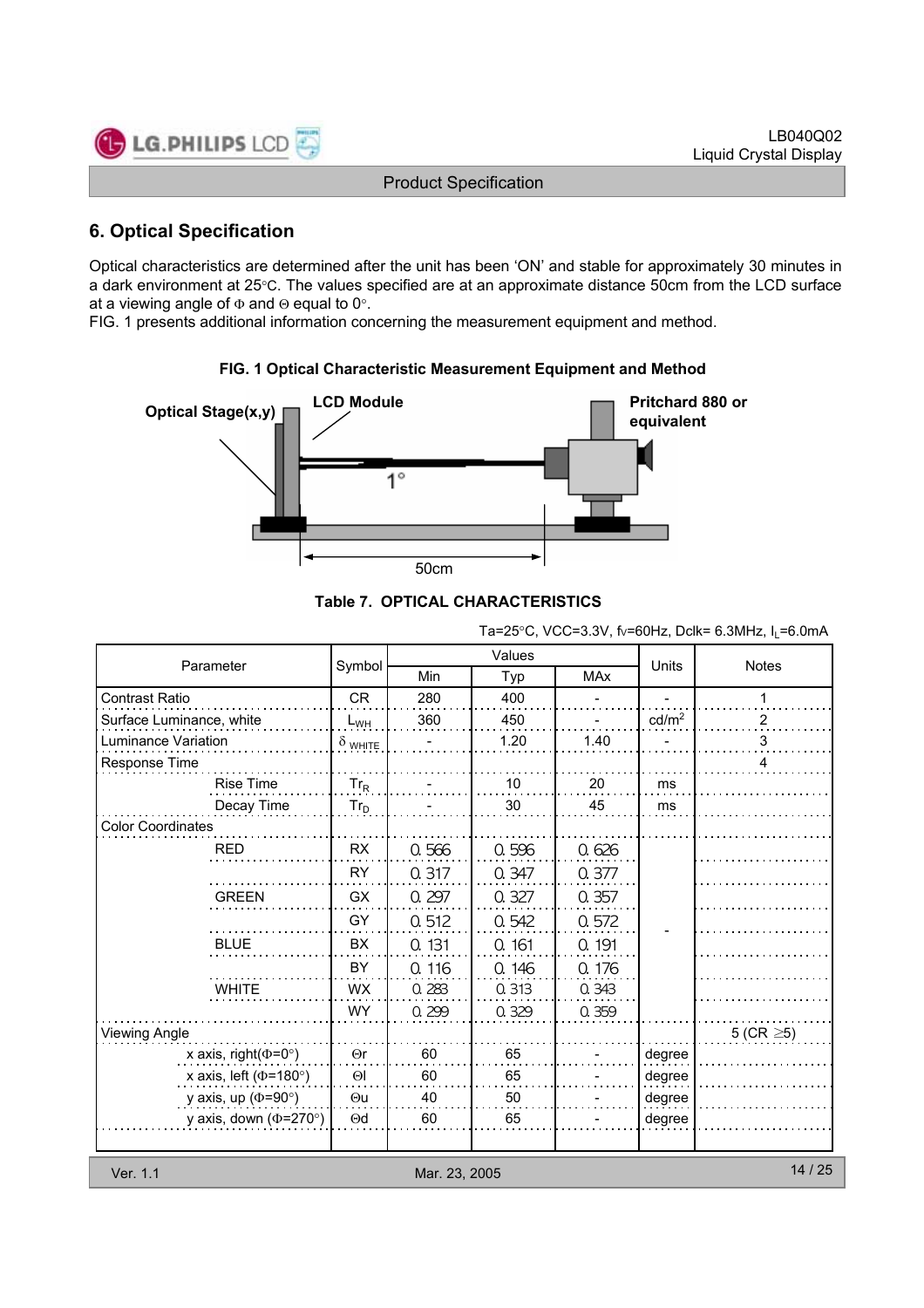

Note)

1. Contrast Ratio(CR) is defined mathematically as Surface Luminance with all white pixels

Contrast Ratio =

Surface Luminance with all black pixels

- 2. Surface luminance is the center point across the LCD surface 50cm from the surface with all pixels displaying white. For more information see FIG 1.
- 3. The variation in surface luminance, The Panel total variation ( $\delta$  WHITE) is determined by measuring L<sub>N</sub> at each test position 1 through 5, and then dividing the maximum  $L<sub>N</sub>$  of 5 points luminance by minimum  $L_N$  of 5 points luminance. For more information see FIG 2.

 $\delta$ <sub>WHITE</sub> = Maximum(L<sub>1</sub>, L<sub>2</sub>, ... L<sub>5</sub>) / Minimum(L<sub>1</sub>, L<sub>2</sub>, ... L<sub>5</sub>)

- 4. Response time is the time required for the display to transition from white to black (rise time,  $Tr_B$ ) and from black to white(Decay Time,  $Tr_D$ ). For additional information see FIG 3.
- 5. Viewing angle is the angle at which the contrast ratio is greater than 5. The angles are determined for the horizontal or x axis and the vertical or y axis with respect to the z axis which is normal to the LCD surface. For more information see FIG 4.

| 6. Gray scale specification | * $f_{v} = 60$ Hz   |
|-----------------------------|---------------------|
| <b>Gray Level</b>           | Luminance [%] (Typ) |
|                             | 0.15                |
|                             | 0.5                 |
| L15                         | -3.5                |
| L23                         | 9.0                 |
| L31                         | 19.0                |
| L <sub>39</sub>             | - 29.0              |
| L47                         | 45.0                |
| L <sub>55</sub>             | 73.5                |
| L63                         | 100                 |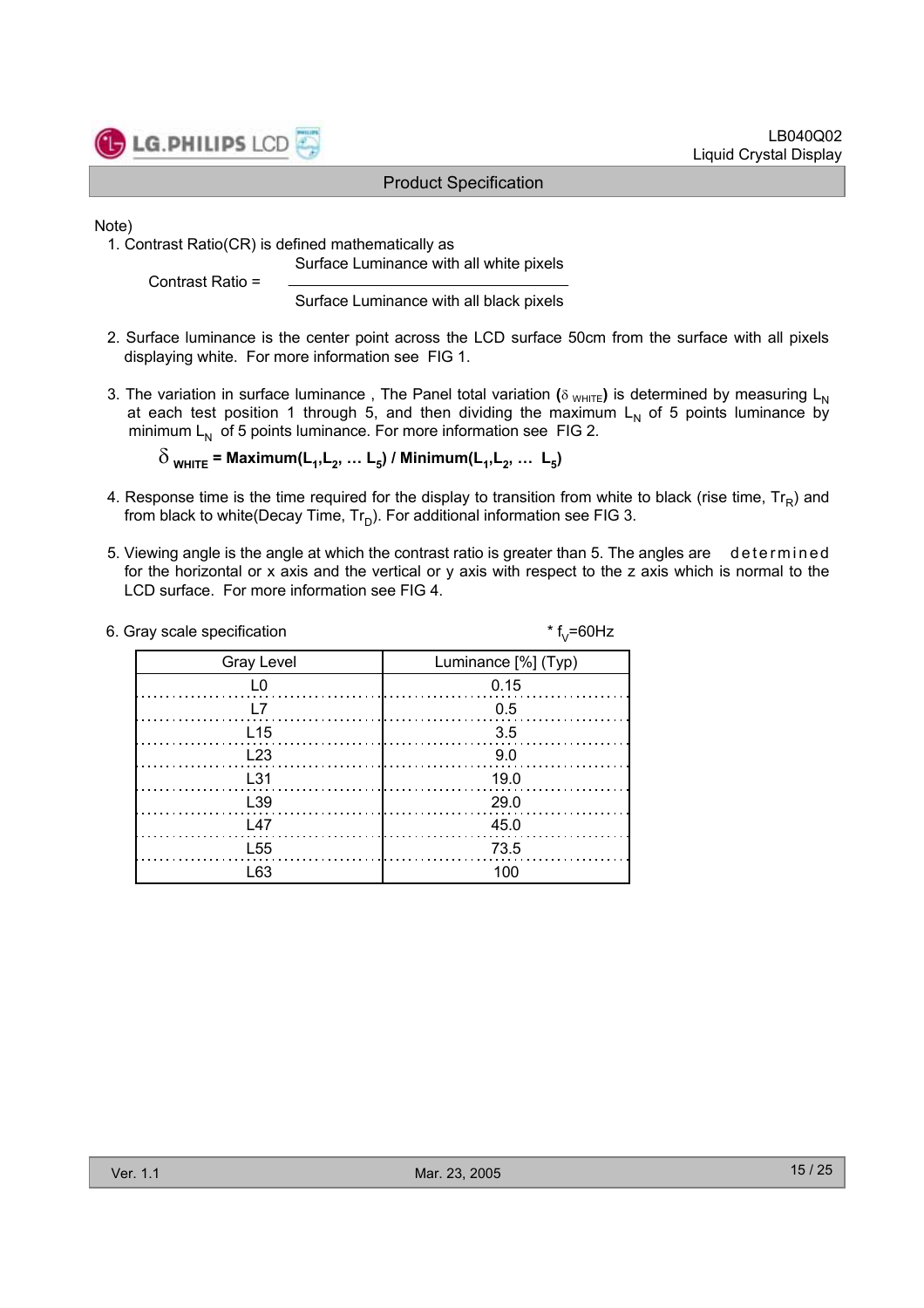

#### **FIG. 2 Luminance**

<measuring point for surface luminance & measuring point for luminance variation>



**H,V : ACTIVE AREA**

#### **FIG. 3 Response Time**

The response time is defined as the following figure and shall be measured by switching the input signal for "black" and "white".

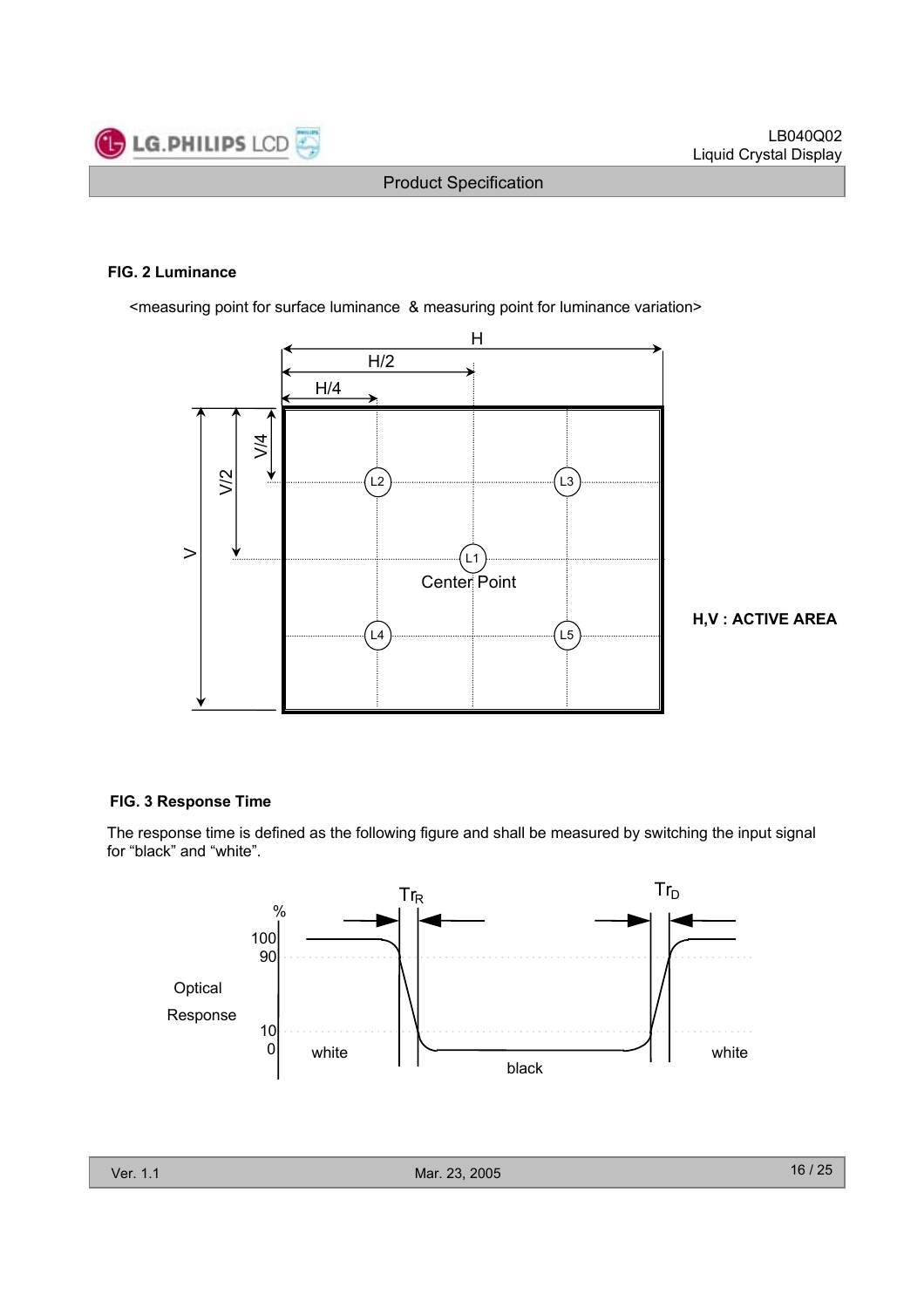

#### **FIG. 4 Viewing angle**

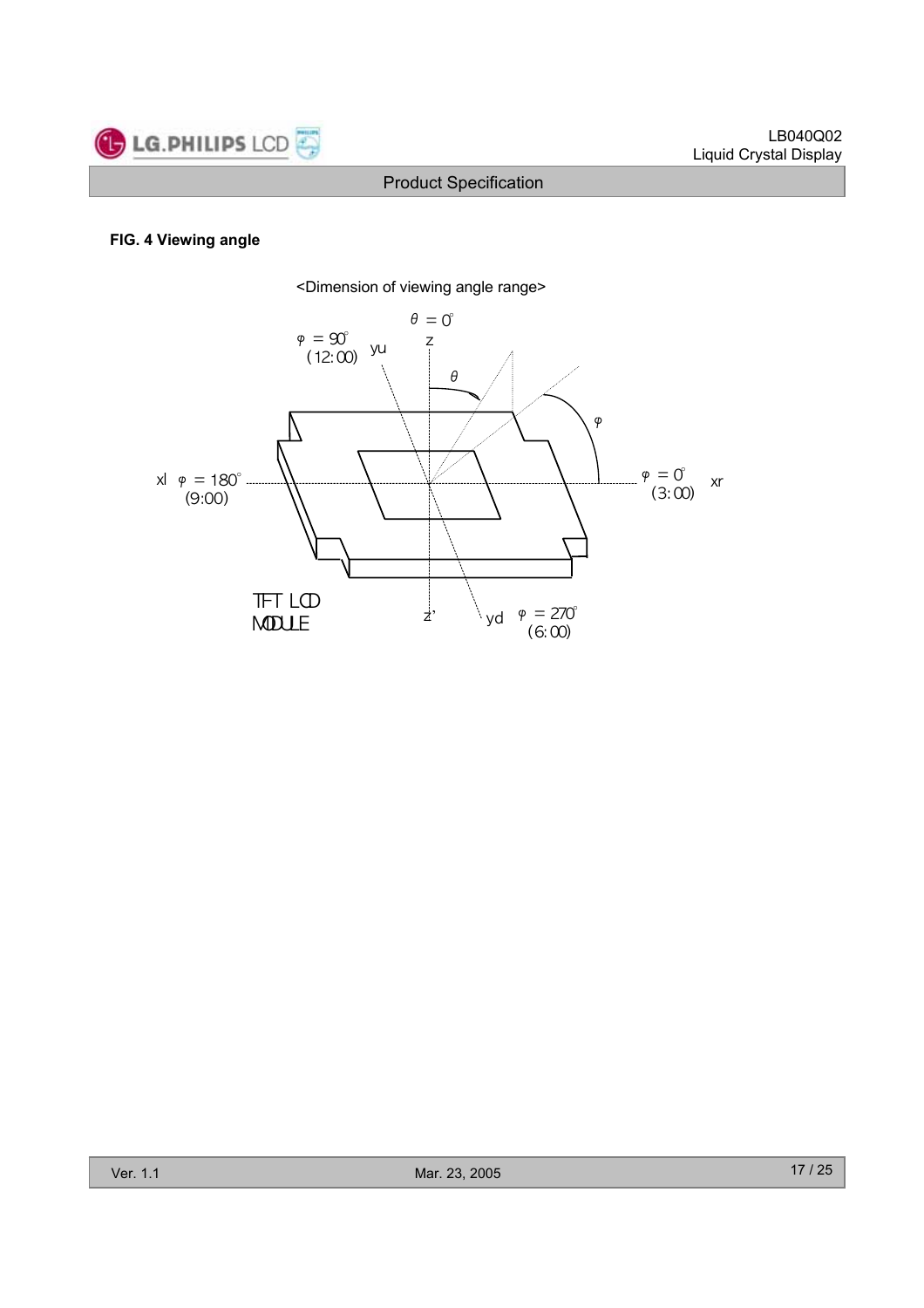

# **7. Mechanical Characteristics**

The contents provide general mechanical characteristics for the model LB040Q02. In addition the figures in the next page are detailed mechanical drawing of the LCD.

|                     | Horizontal            | 98.4 ( $\pm$ 0.3)mm |  |  |  |
|---------------------|-----------------------|---------------------|--|--|--|
| Outline Dimension   | Vertical              | 78.0 ( $\pm$ 0.3)mm |  |  |  |
|                     | Depth                 | 10.4 ( $\pm$ 0.3)mm |  |  |  |
|                     | Horizontal            | 81.6 mm             |  |  |  |
| Active Display Area | Vertical              | $61.2 \text{ mm}$   |  |  |  |
| Weight              | 110g (TYP), 120g(MAX) |                     |  |  |  |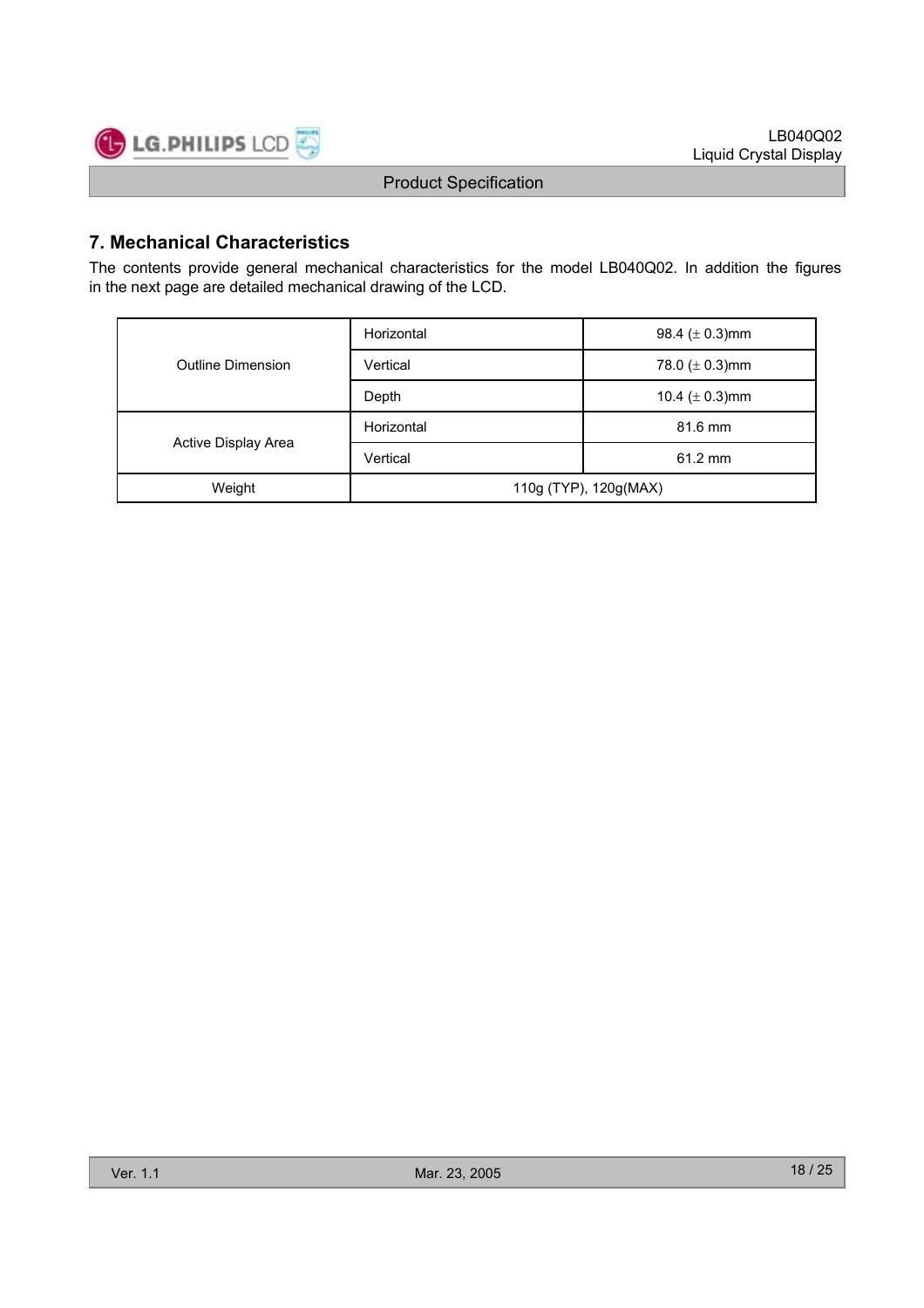



<FRONT VIEW> <parallel to the Note) Unit:[mm], General tolerance:  $\pm$  0.5mm

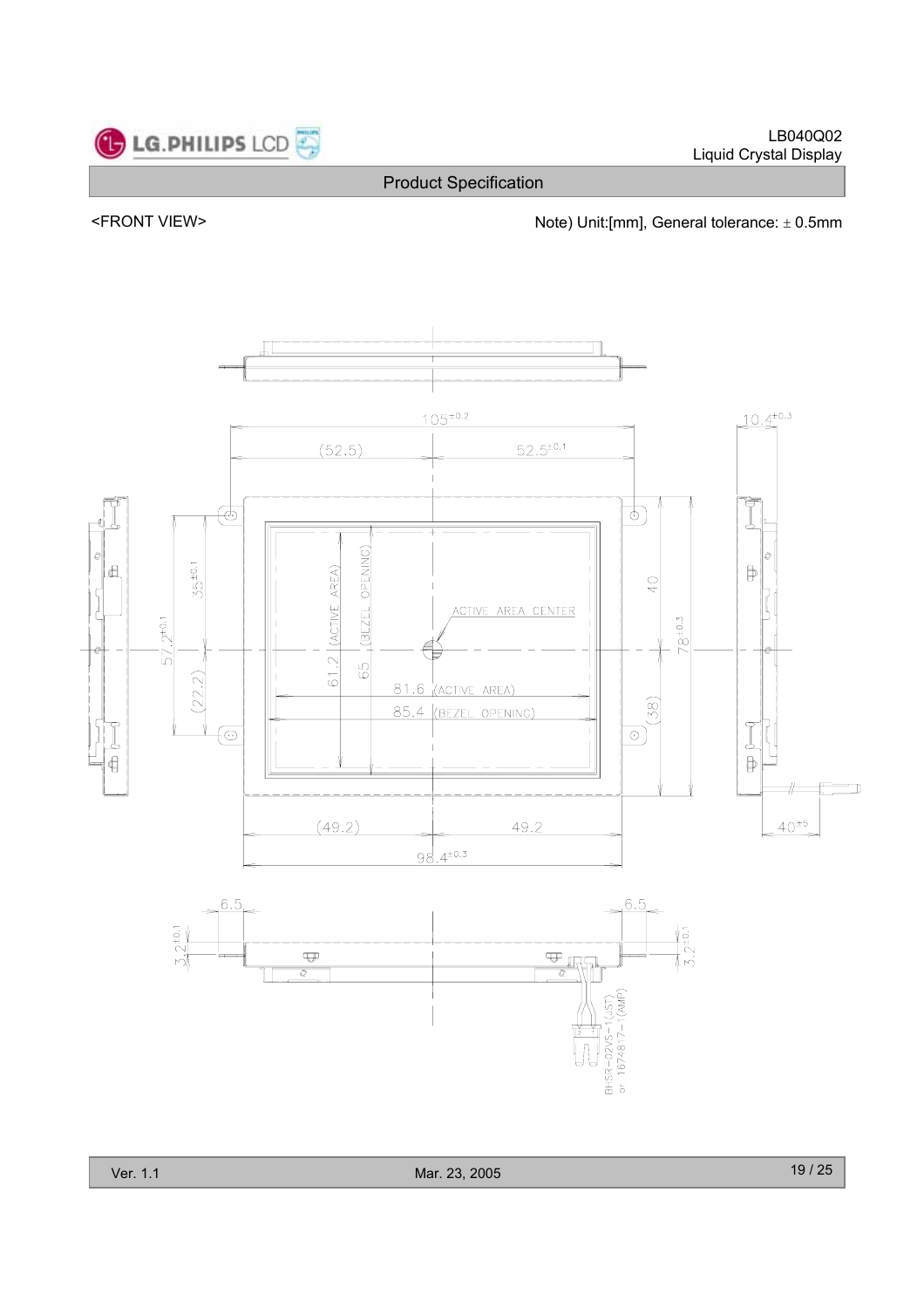

LB040Q02 Liquid Crystal Display

Product Specification

<REAR VIEW> Note) Unit:[mm], General tolerance:  $\pm$  0.5mm

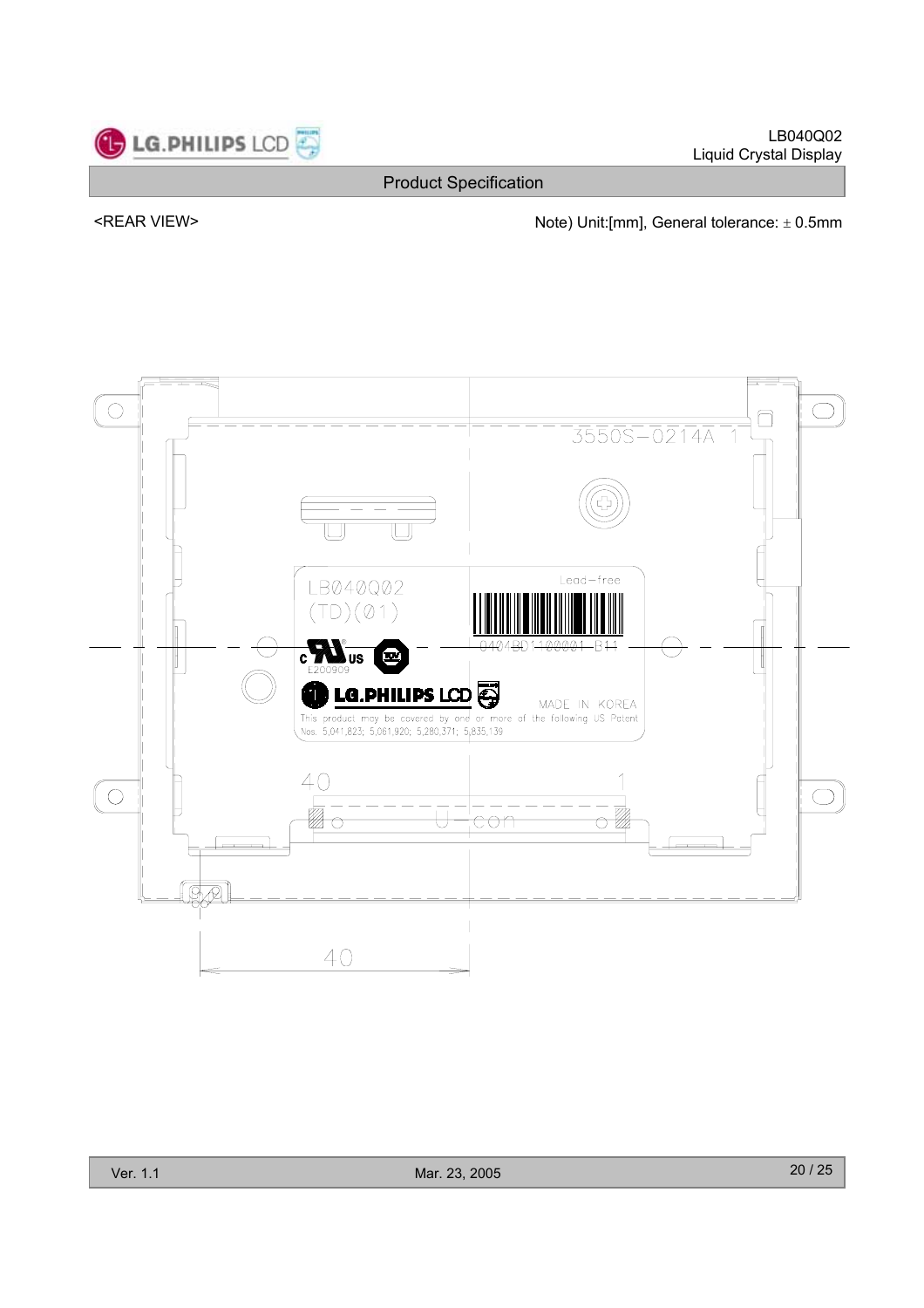

# **8. Reliability**

| No. | <b>Test Items</b>                                 | <b>Test Condition</b>                                                                                                                             | <b>REMARK</b> |
|-----|---------------------------------------------------|---------------------------------------------------------------------------------------------------------------------------------------------------|---------------|
| 1   | High Temperature Storage Test                     | Ta=85℃ 240h                                                                                                                                       |               |
| 2   | Low Temperature Storage Test                      | Ta=-40℃ 240h                                                                                                                                      |               |
| 3   | <b>High Temperature Operation Test</b>            | Tp=85℃<br>240h                                                                                                                                    | 1             |
| 4   | Low Temperature Operation Test                    | Ta=-30℃ 240h                                                                                                                                      | 1             |
| 5   | High Temperature and High Humidity Operation Test | Ta=65℃ 90%RH 240h                                                                                                                                 |               |
| 6   | Electro Static Discharge Test                     | -Panel Surface/Top Case<br>: 150pF $\pm$ 15kV 150 $\Omega$<br>(direct discharge, five times)<br>-FPC input terminal : 100pF $\pm$ 200V 0 $\Omega$ |               |
| 7   | <b>Shock Test</b><br>(non-operating)              | No Operation, 180G, 2msec, Half Sine<br>$\pm$ X, $\pm$ Y, $\pm$ Z Per 1time                                                                       |               |
| 8   | <b>Vibration Test</b><br>(non-operating)          | Sine No Operation<br>10~500~10Hz, 0.37Oct/min, 1.5G<br>X/Y/Z direction, Per 1H                                                                    |               |
| 9   | <b>Thermal Shock Test</b>                         | $-30^{\circ}$ (0.5h) ~ 85°C (0.5h) / 100 cycles                                                                                                   |               |

\*\*\*\*\*  $T_a$ = Ambient Temperature,  $T_p$  = Panel Surface Temperature.

1.In the standard condition, there shall be no practical problems that may affect the display function.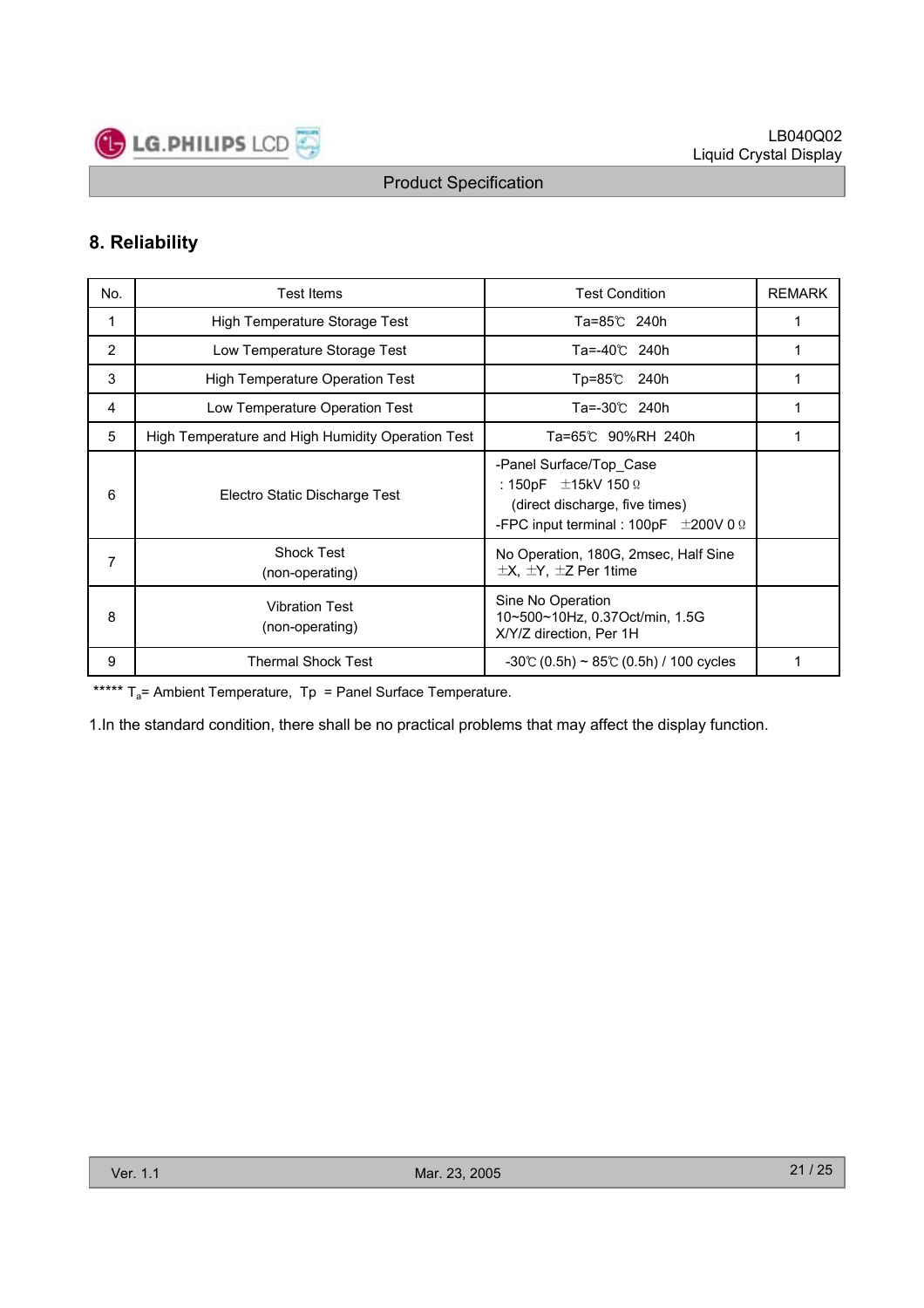

# **9. International Standards**

#### **9-1. Safety**

a) UL 60950, Third Edition, Underwriters Laboratories, Inc., Dated Dec. 11, 2000.

Standard for Safety of Information Technology Equipment, Including Electrical Business Equipment. b) CAN/CSA C22.2, No. 60950, Third Edition, Canadian Standards Association, Dec. 1, 2000. Standard for Safety of Information Technology Equipment, Including Electrical Business Equipment.

c) EN 60950 : 2000, Third Edition

IEC 60950 : 1999, Third Edition

European Committee for Electrotechnical Standardization(CENELEC)

EUROPEAN STANDARD for Safety of Information Technology Equipment Including Electrical Business Equipment.

# **9-2. EMC**

a) ANSI C63.4 "Methods of Measurement of Radio-Noise Emissions from Low-Voltage Electrical and Electrical Equipment in the Range of 9kHZ to 40GHz. "American National Standards Institute(ANSI), 1992

b) C.I.S.P.R "Limits and Methods of Measurement of Radio Interface Characteristics of Information Technology Equipment." International Special Committee on Radio Interference.

c) EN 55022 "Limits and Methods of Measurement of Radio Interface Characteristics of Information Technology Equipment." European Committee for Electrotechnical Standardization.(CENELEC), 1998 ( Including A1: 2000 )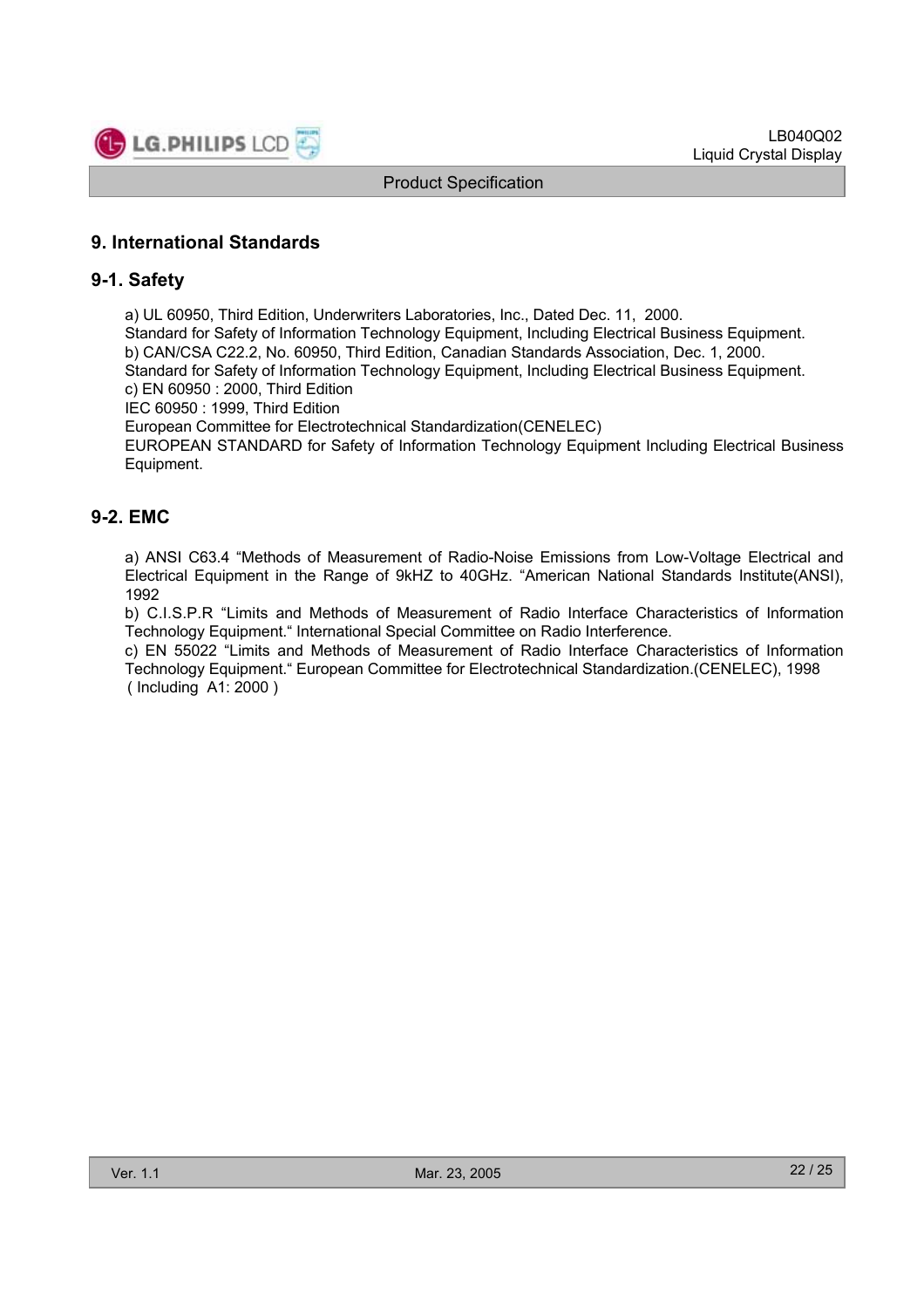

# **10. Packing**

# **10-1. Designation of Lot Mark**

a) Lot Mark



A,B,C : SIZE(INCH) D : YEAR

G : ASSEMBLY CODE H ~ M : SERIAL NO.

E : MONTH F : FACTORY CODE

#### **Note**

#### 1. YEAR

| Year | 2001 | 2002 | 2003 | 2004 | 2005 | 2006 | 2007 | 2008 | 2009 | 2010 |
|------|------|------|------|------|------|------|------|------|------|------|
| Mark |      |      |      |      |      |      |      |      |      |      |

### 2. MONTH

| Month | Jan | -<br>Feb | Mar | Apr | May | Jun | Jul | Aug | Sep | Oct | Nov | Dec |
|-------|-----|----------|-----|-----|-----|-----|-----|-----|-----|-----|-----|-----|
| Mark  |     | -        |     |     | ີ   |     |     |     | c   |     | -   | ◡   |

#### 3. FACTORY CODE

| <b>Factory Code</b> | LPL Gumi | LPL Nanjing | <b>HEESUNG</b> |  |  |
|---------------------|----------|-------------|----------------|--|--|
| Mark                |          |             |                |  |  |

4. SERIAL NO.

Mark | 100001~199999, 200001~299999, 300001~399999, …., A00001~A99999, ….., Z00001~Z99999

#### b) Location of Lot Mark

Serial No. is printed on the label. The label is attached to the backside of the LCD module. This is subject to change without prior notice.

# **10-2. Packing Form**

- a) Package quantity in one box : 132 pcs
- b) Box Size : 475 x 348 x 341 (mm)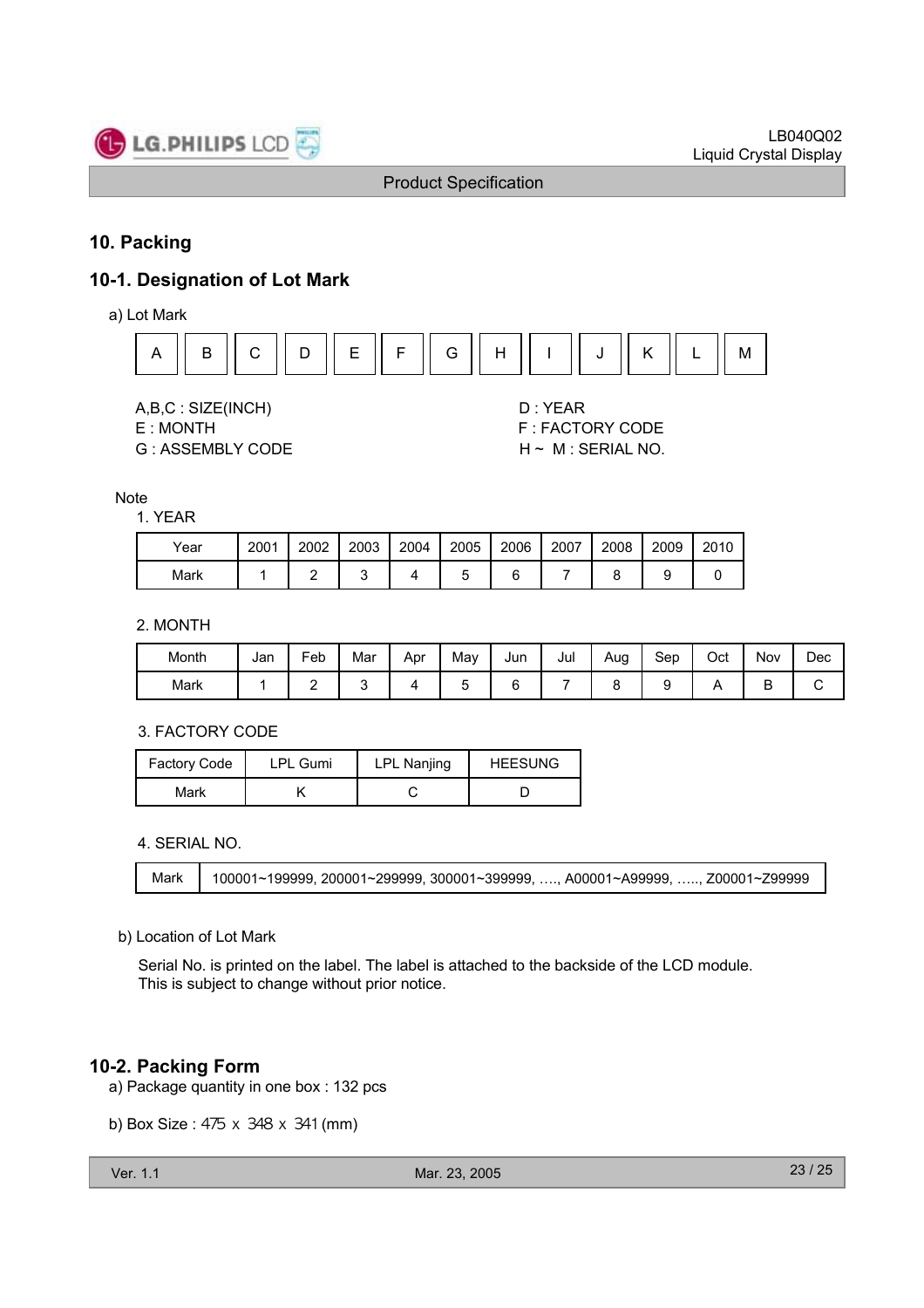

# **11. PRECAUTIONS**

Please pay attention to the following when you use this TFT LCD module.

# **11-1. MOUNTING PRECAUTIONS**

- (1) You must mount a module using holes arranged in four corners or four sides.
- (2) You should consider the mounting structure so that uneven force(ex. Twisted stress) is not applied to the module.

And the case on which a module is mounted should have sufficient strength so that external force is not transmitted directly to the module.

- (3) Please attach a transparent protective plate to the surface in order to protect the polarizer. Transparent protective plate should have sufficient strength in order to the resist external force.
- (4) You should adopt radiation structure to satisfy the temperature specification.
- (5) Acetic acid type and chlorine type materials for the cover case are not desirable because the former generates corrosive gas of attacking the polarizer at high temperature and the latter causes circuit break by electro-chemical reaction.
- (6) Do not touch, push or rub the exposed polarizers with glass, tweezers or anything harder than HB pencil lead. And please do not rub with dust clothes with chemical treatment. Do not touch the surface of polarizer for bare hand or greasy cloth.(Some cosmetics deteriorate the polarizer.)
- (7) When the surface becomes dusty, please wipe gently with absorbent cotton or other soft materials like chamois soaks with petroleum benzine. Normal-hexane is recommended for cleaning the adhesives used to attach front / rear polarizers. Do not use acetone, toluene and alcohol because they cause chemical damage to the polarizer.
- (8) Wipe off saliva or water drops as soon as possible. Their long time contact with polarizer causes deformations and color fading.
- (9) Do not open the case because inside circuits do not have sufficient strength.
- (10) The metal case of a module should be contacted to electrical ground of your system.

# **11-2. OPERATING PRECAUTIONS**

- (1) The spike noise causes the mis-operation of circuits. It should be lower than following voltage :  $V=\pm 200$ mV(Over and under shoot voltage)
- (2) Response time depends on the temperature.(In lower temperature, it becomes longer.)
- (3) Brightness depends on the temperature. (In lower temperature, it becomes lower.) And in lower temperature, response time(required time that brightness is stable after turned on) becomes longer.
- (4) Be careful for condensation at sudden temperature change. Condensation makes damage to polarizer or electrical contacted parts. And after fading condensation, smear or spot will occur.
- (5) When fixed patterns are displayed for a long time, remnant image is likely to occur.
- (6) Module has high frequency circuits. Sufficient suppression to the electromagnetic interference shall be done by system manufacturers. Grounding and shielding methods may be important to minimized the interference.